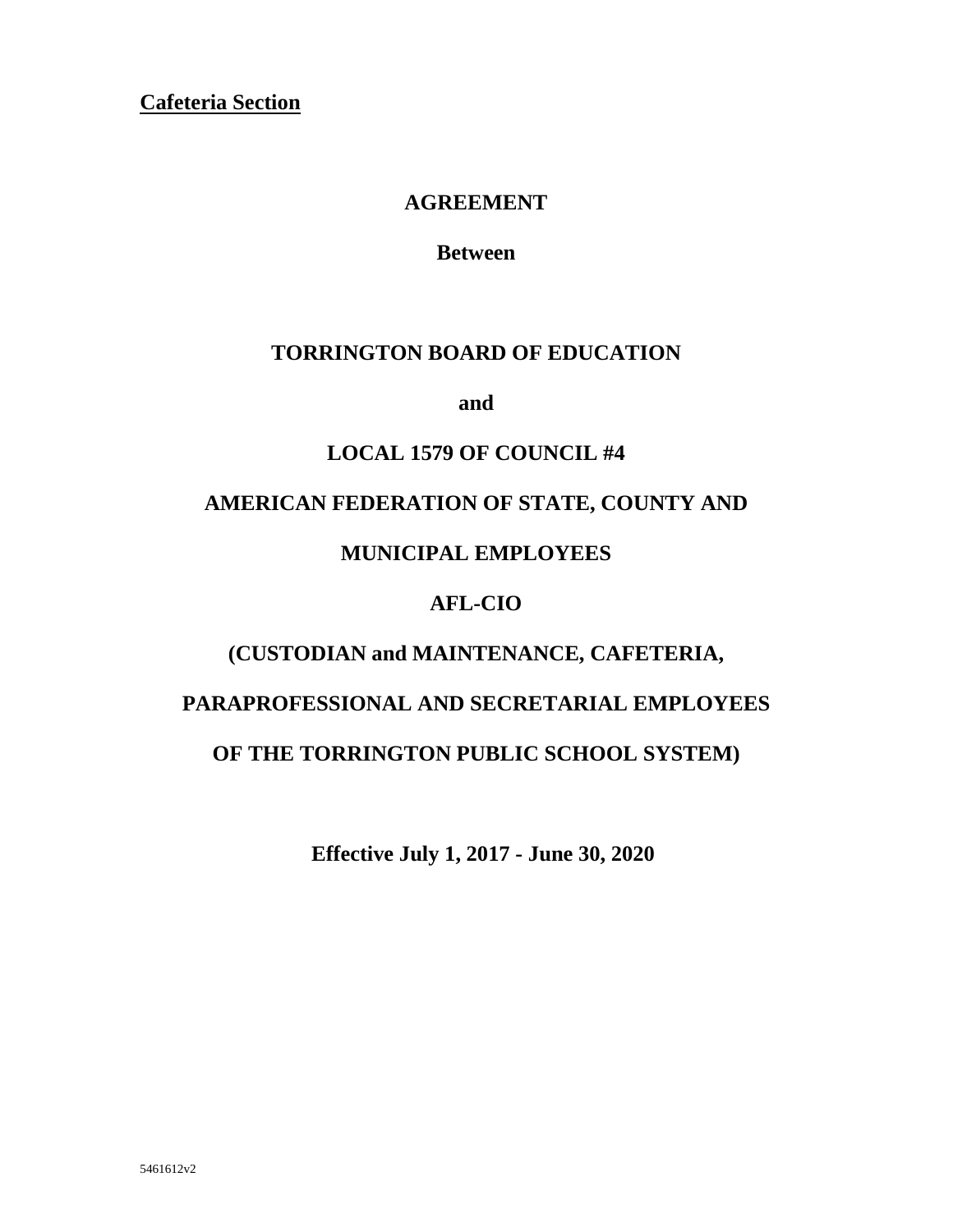## AGREEMENT BETWEEN THE TORRINGTON BOARD OF EDUCATION -and LOCAL 1579 OF CONNECTICUT COUNCIL #4 AMERICAN FEDERATION OF STATE, COUNTY AND MUNICIPAL EMPLOYEES **AFL-CIO**

## **TABLE OF CONTENTS - Cafeteria**

|--|

#### Article

| I.     |  |
|--------|--|
| Π.     |  |
| III.   |  |
| IV.    |  |
| V.     |  |
| VL.    |  |
| VII.   |  |
| VIII.  |  |
| IX.    |  |
| X.     |  |
| XI.    |  |
| XII.   |  |
| XIII.  |  |
| XIV.   |  |
| XV.    |  |
| XVI.   |  |
|        |  |
|        |  |
| XIX.   |  |
| $XX$ . |  |
| XXI.   |  |
|        |  |
|        |  |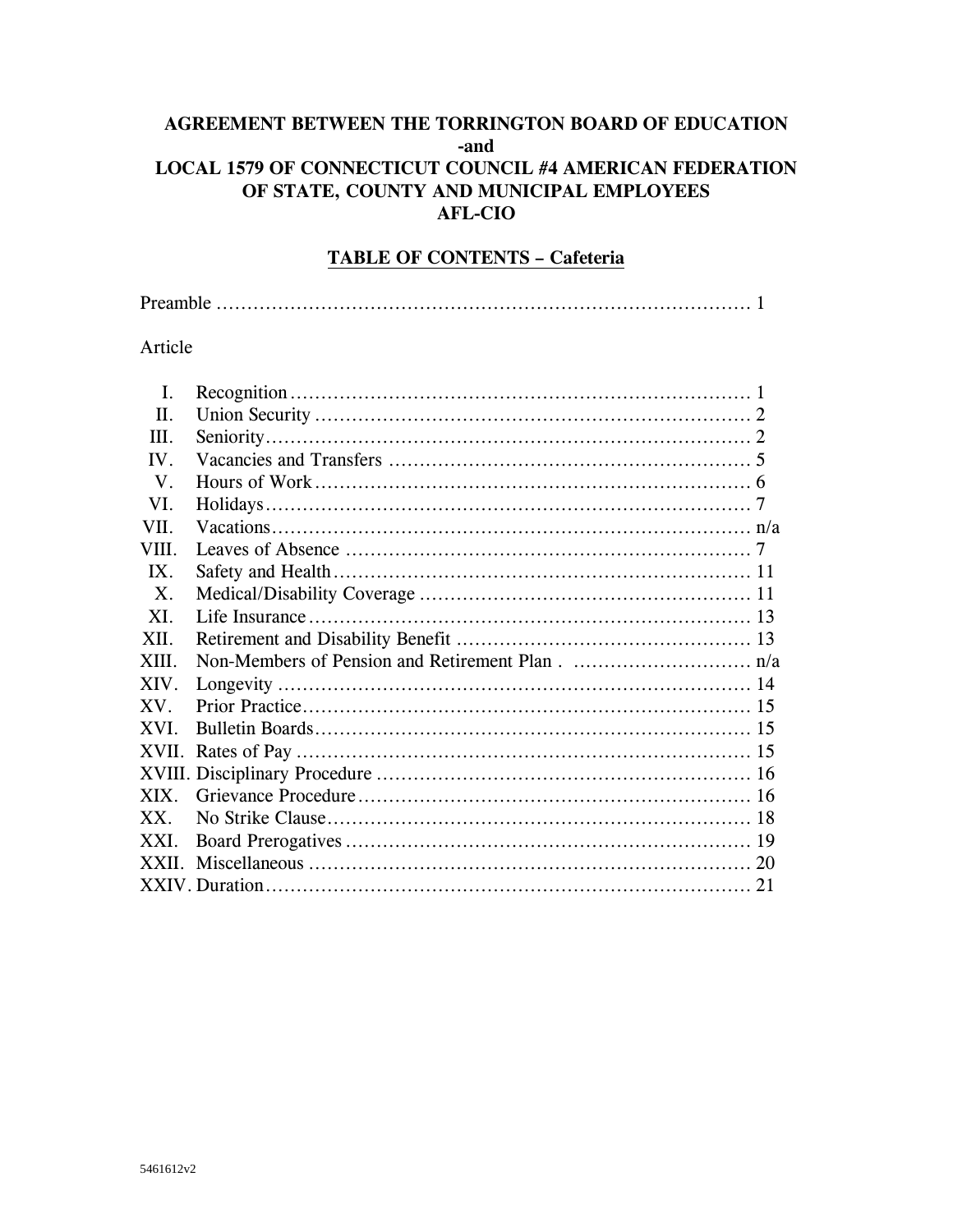## **AGREEMENT BETWEEN THE TORRINGTON BOARD OF EDUCATION -and-LOCAL 1579 OF CONNECTICUT COUNCIL #4 AMERICAN FEDERATION OF STATE, COUNTY AND MUNICIPAL EMPLOYEES AFL-CIO**

## **(THE CUSTODIAL AND MAINTENANCE, CAFETERIA, PARAPROFESSIONALS, AND SECRETARIAL EMPLOYEES OF THE TORRINGTON PUBLIC SCHOOL SYSTEM)**

#### **PREAMBLE**

The following Agreement is designed to set forth in writing the agreement reached between the Board of Education and such of its employees as may be covered by this contract with respect to wages, hours of employment and other conditions of employment.

### **CAFETERIA SECTION**

## **ARTICLE I RECOGNITION**

The Torrington Board of Education hereinafter referred to as the "Employer" hereby recognizes Local 1579 of Council #4, American Federation of State, County and Municipal Employees, AFL-CIO as the sole and exclusive representative of all Custodial and Maintenance employees of the Employer, excluding supervisory employees as set forth in Connecticut State Board of Labor Relations Decision and Certification of Representation Case Number ME-6328 including all Cafeteria Employees as set forth in Connecticut State Board of Labor Relations Decision and Certification of Representative, Case No. ME-12,229, Decision and Expansion of Unit, Decision No. 2886, dated February 14, 1991; all Paraprofessionals as set forth in Connecticut State Board of Labor Relations Decision and Certification of Representation Case Number ME-12,873, dated July 9, 1990 (and affiliation with Local 1579 as of February 10, 1994); all Secretaries as set forth in Connecticut State Board of Labor Relations Decision and Modification of Unit Case Number ME-15,998 dated March 22, 1994, hereinafter referred to as the "Union", and that said Union is the exclusive representative of all such employees for the purposes of collective bargaining with respect to wages, hours of employment and other conditions of employment.

#### **CODING USED IN THIS AGREEMENT DENOTING EMPLOYEES REFERENCED:**

| C and M | $=$ | <b>Custodial and Maintenance Employees</b> |
|---------|-----|--------------------------------------------|
| CЕ      | $=$ | Cafeteria Employees                        |
| P       | $=$ | Paraprofessionals                          |
| S       | $=$ | Secretaries                                |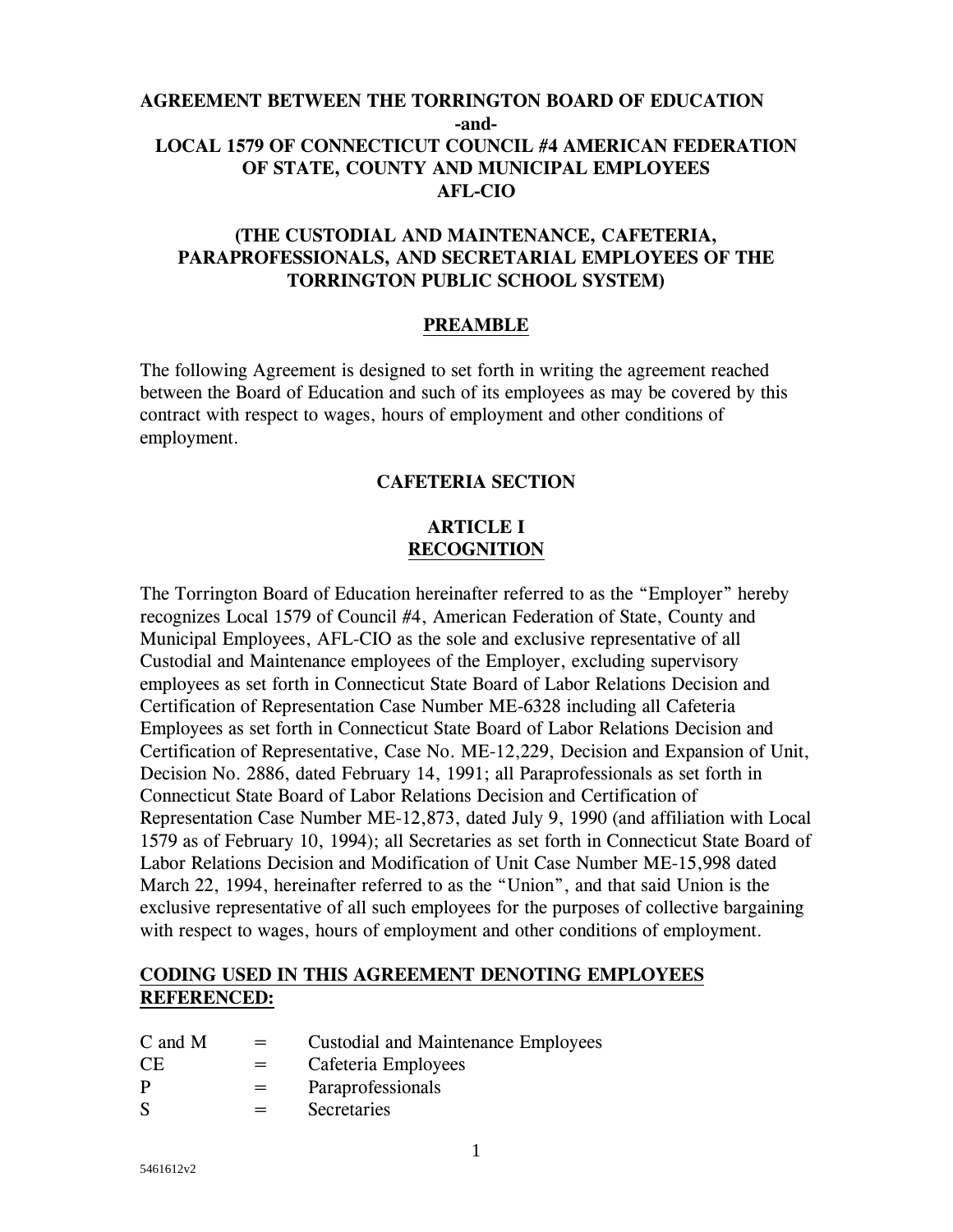## **ARTICLE II UNION SECURITY**

### **Section 2.1 – CE**

It shall be a condition of employment that all employees covered by this Agreement and hired on or after its effective date shall, on the thirty-first (3lst) day following the beginning of such employment become and remain members in good standing in the Union or pay service fees as certified by the Union.

#### **Section 2.2 – CE**

The Employer agrees to deduct uniform Union dues or service fees from the paycheck of each employee within the bargaining unit who has signed an authorization deduction card, as certified by the Secretary or other authorized official of the Union. Deductions shall be made weekly.

#### **Section 2.3 - CE**

The total amount deducted each week in accordance with the provisions of this Agreement will be remitted by the Employer, together with a list of the employees from whose wages such deductions have been made, to such individual and at such address as shall be specified by the Treasurer of the Union. Such remittance shall be made by the last day of the month in which deductions are made. The Employer will provide an up-to-date list of bargaining unit employees with names and addresses of all such employees, mailed to the Treasurer of the Union not later than December first of each year.

#### **Section 2.4 - CE**

The Employer shall provide each present employee and each new employee, when hired, with a copy of this Agreement.

## **Section 2.5 - CE**

The Union agrees to indemnify and save the Board harmless against any and all claims, demands, suits, judgment, or other forms of liability that shall arise out of or by reason of action taken by the Board for the purpose of complying with the dues deduction or service fees provisions of this Article.

## **ARTICLE III SENIORITY**

#### **Section 3.1 - CE**

Employees shall be designated under the following bargaining unit department: Cafeteria.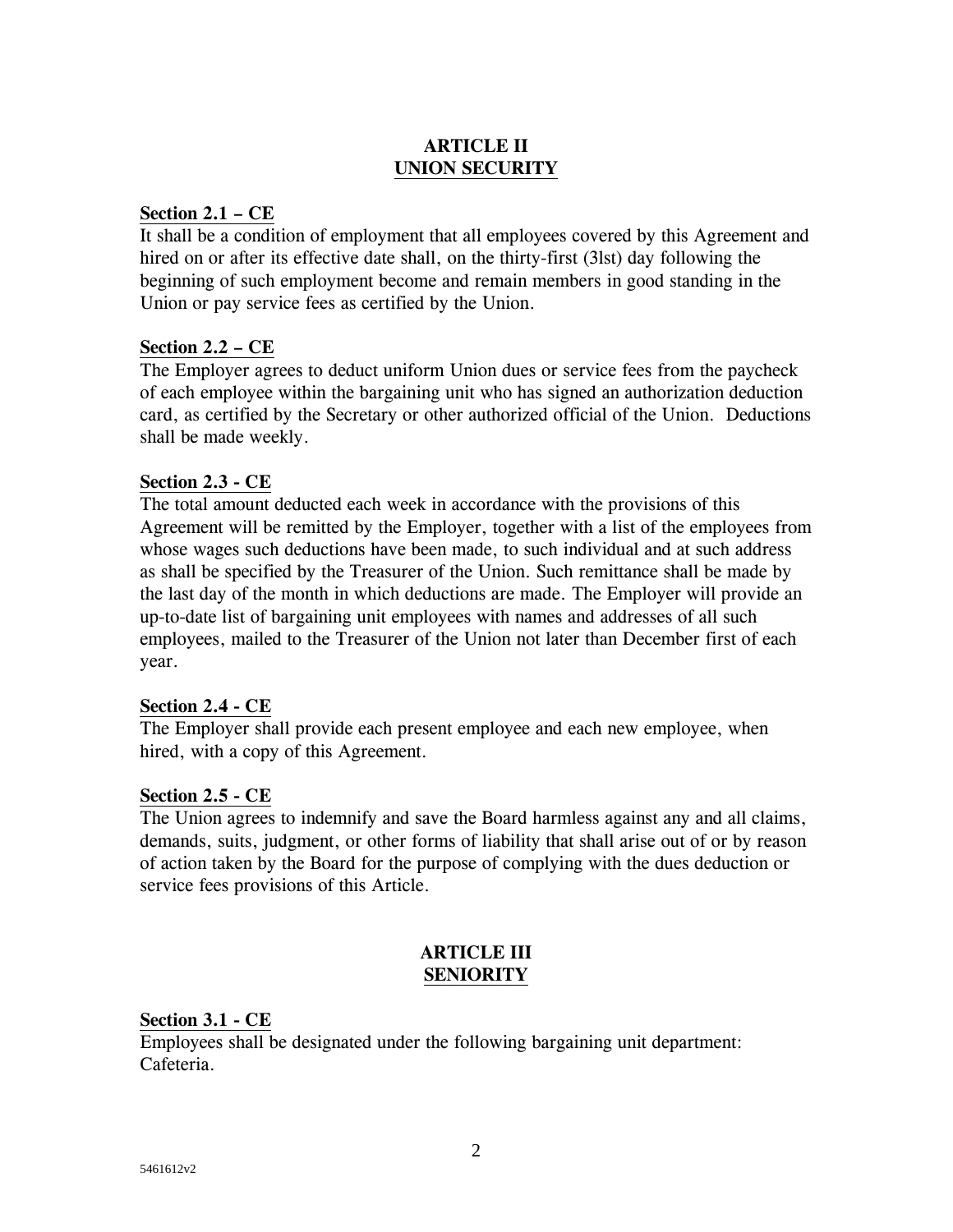## **Section 3.1.2 - CE**

**Departmental seniority** shall mean the term of service beginning on the date the employee begins employment within the cafeteria bargaining unit department. In the event a member transfers departments within Local 1579 (e.g., an employee moves from the cafeteria unit to the secretary unit), he/she forfeits all vacation and departmental seniority rights, however, he/she will retain the sick leave accumulation he/she earned under his/her previous department. Under no circumstances, however, shall an employee become eligible for a sick leave or a longevity payment upon severance of employment by transferring from one Local 1579 department to another, (e.g., a cafeteria employee hired prior to the 2007-2010 contract will not be eligible for terminal leave or a sick leave payout if he/she transfers into the secretarial unit).

## **Section 3.1.3 –CE**

**Bargaining unit seniority** shall mean an employee's term of uninterrupted service beginning with the date of hire with the Board of Education, irrespective of his/her department.

## **Section 3.1.4 - CE**

**Classification seniority** as used herein shall mean a term of uninterrupted service within the specific cafeteria classification (set forth in Section 17.1-CE below) and is computed from the day the employee becomes a member of the classification. Classification seniority shall be applied in all matters in which seniority is a factor as stated in this Article, including, but not limited to layoff and recall, unless the contract specifically states otherwise. Transfers and promotions shall be governed by **departmental seniority** as that term is defined in Section 3.1.2-CE above.

## **Section 3.2 - CE**

The Employer shall prepare an annual list of all employees covered by this Agreement which shall set forth each employee's hiring date, classification seniority and rate of pay. A copy of such listing shall be furnished to the Union at the beginning of each school year and upon reasonable request. New employees shall be added to this list.

## **Section 3.3 - CE**

The Employer shall provide written notice to the Union President and Department Chairperson of all personnel changes, including layoff, recall, transfer, promotion, discipline, discharge, voluntary quit, and new hires when such changes occur, and retirement where applicable.

## **Section 3.4– CE**

A. In the event of the reduction in the number of employees in any classification other than general cafeteria worker, the employee with the least classification seniority in the effected classification shall have the right to bump into the next lower classification in lieu of layoff, provided he/she is qualified for the position at issue, until such time as all employees within such classification have bumped or been given the opportunity to do so.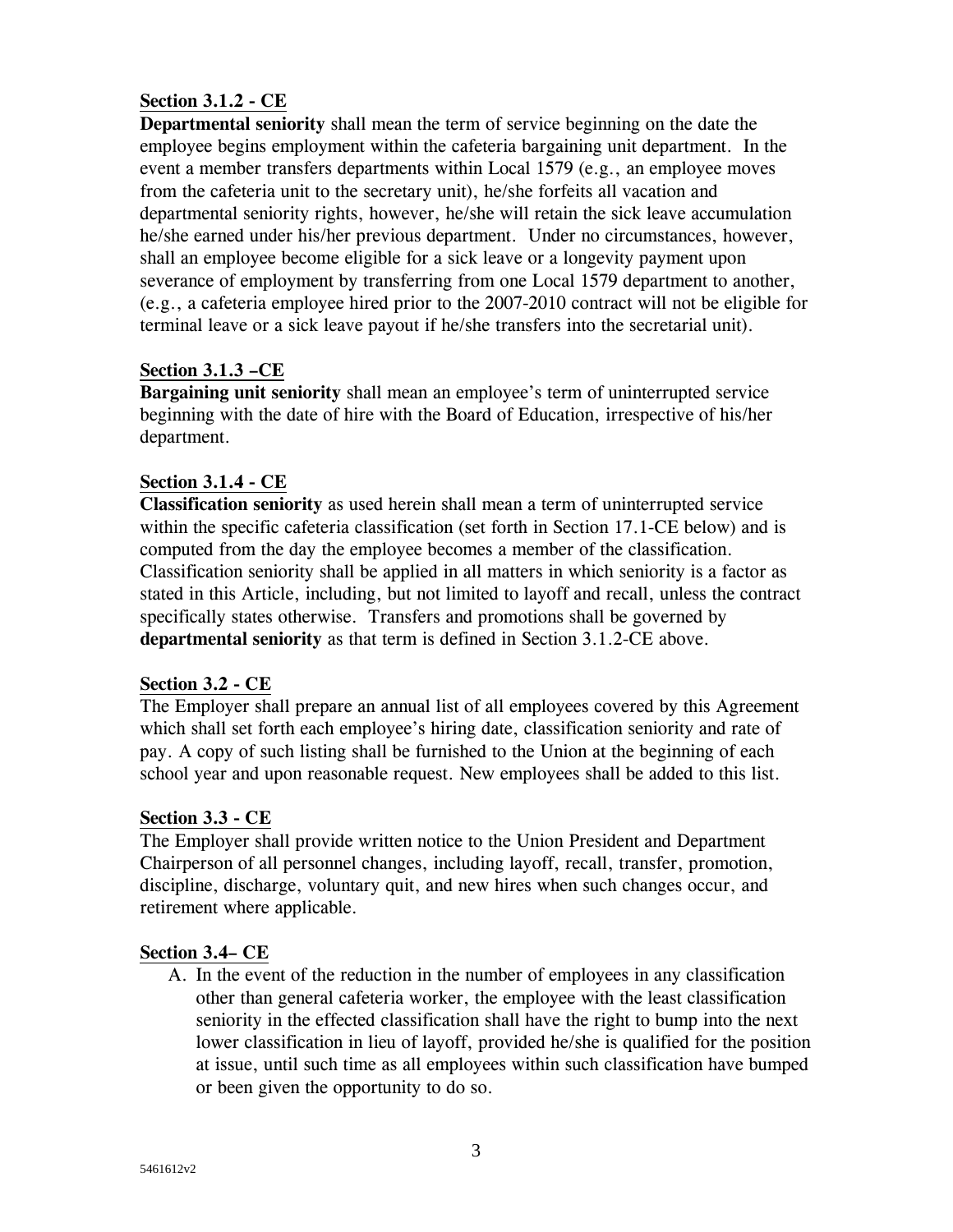B. The least senior employee(s) within the General Cafeteria Worker Classification shall be laid off to accommodate employees bumping into that classification.

### **Section 3.5 - CE**

The Employer shall place the name of any laid off employee on an appropriate recall list and arranged in the order of layoff. The employee's name shall remain on the list for two years unless he is re-employed during such time. An employee who accepts a position in a lower classification in lieu of layoff shall be placed on a recall list for his/her former classification for a period of two (2) years.

#### **Section 3.6 - CE**

The employer shall first recall in the order of seniority any employee on the recall list who was previously laid off in a particular classification, provided he/she is qualified for the position at issue, before any new employee is hired into such classification.

#### **Section 3.6.1 - CE**

Part-time employees shall be offered their former positions after full time employees on the recall list have been offered the opportunity to exercise their right to accept the position.

#### **Section 3.7 - CE**

Any approved leave of absence without pay shall not void an employee's seniority, but the period of absence shall not be counted as part of his accumulated service for seniority purposes.

#### **Section 3.8 - CE**

- A. Union Officers (President, Vice-President, Secretary and Treasurer), Department Chairperson, Departmental Chief Shop Steward, and Shop Steward shall have top seniority in the Department in the event of layoff.
- B. For Union Officers only, in the event of job elimination, after exercising the above rights, the employee with top seniority may then bump into any department in the bargaining unit in the same pay category or lower provided they can perform the work.

In the event there is a dispute between the parties the Board agrees it shall not act in an arbitrary, unreasonable or capricious manner.

C. The Union will notify the Board annually in January of those employees who have top seniority.

#### **Section 3.9 – CE**

If a union member on layoff is physically able to return to work to fill a vacant position and refuses a callback offer or refuses to respond to a callback notice within one week (seven calendar days), that union member will be removed from the callback list. If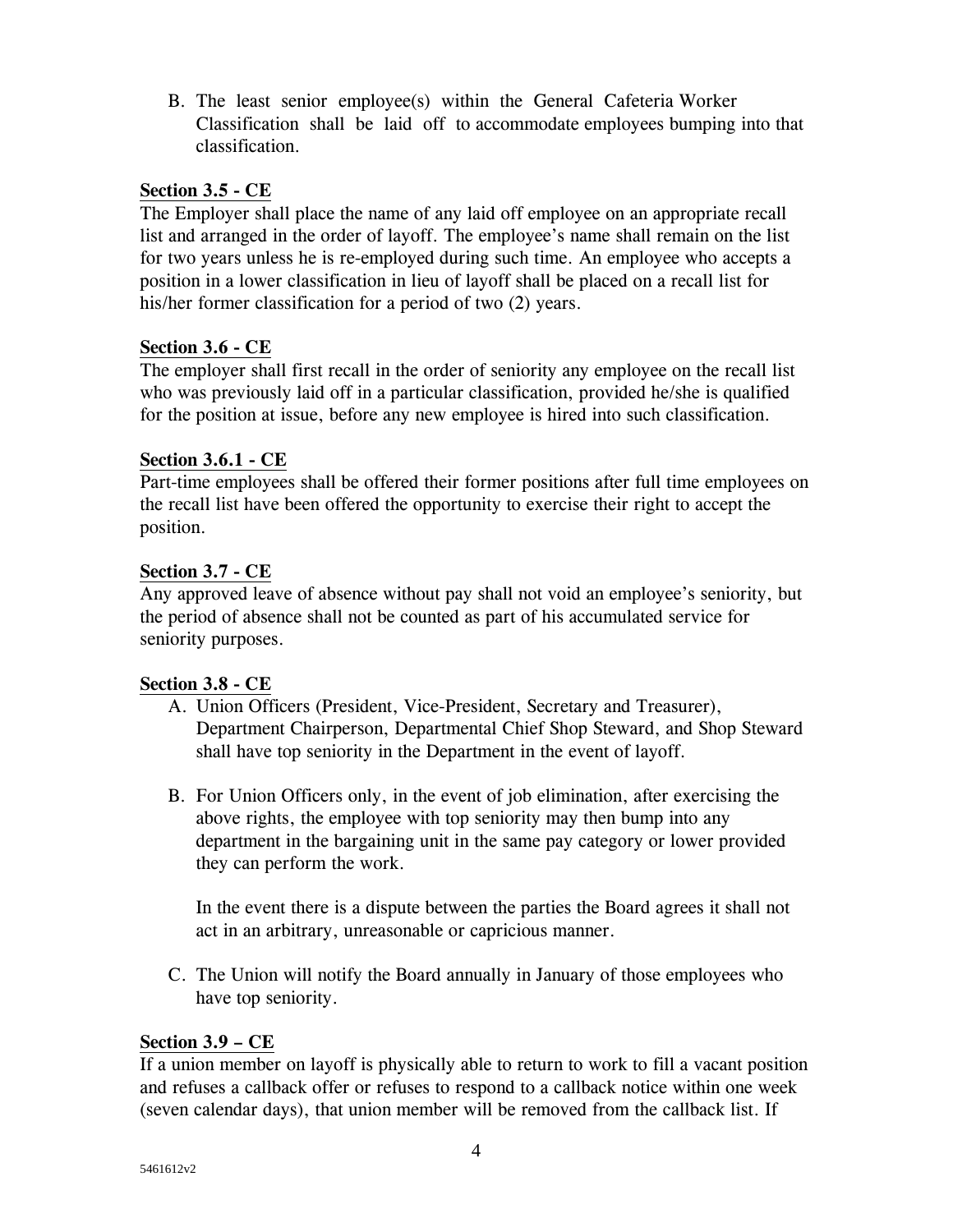medical documentation is provided confirming the individual's inability to physically handle the responsibilities of that particular position, the person will remain on the recall list, maintaining his or her same callback order relative to others on that list. (As specified in the contract, laid-off employees are kept on the callback list for up to two (2) years. If a person has not been called back to work by the end of two years, that person is dropped off the list.

#### **ARTICLE IV VACANCIES AND TRANSFERS**

#### **Section 4.1 - CE**

When a vacancy exists in a department, the employee with the most seniority in that department and classification shall be given the first opportunity to fill such vacancy. Whenever an employee is promoted or fills a posted vacancy in any position, a trial period of ninety (90) calendar days shall be served. Any employee found to be unsuitable during such trial period, shall be returned to a position within his/her classification and department. Employees may not apply for a change in position during their trial period.

#### **Section 4.1.1 - CE**

Notice of a vacancy or new position shall be posted for five (5) working days before being filled. Employees regularly scheduled to work less than twelve (12) months shall be mailed notice of any openings for non-certified positions in the bargaining unit which occur during the summer vacation and shall have ten (10) days from postmark of such notice to respond.

#### **Section 4.1.2 - CE**

- A. Any vacancy remaining open after employees have exercised their right to bid within classification shall then be opened to the employee, if qualified, with the most seniority in that department who shall be given the first opportunity to fill such a vacancy.
- B. Qualified employees shall be given an adequate opportunity to make application for advertised positions outside their departments. If, in the sole determination of the Superintendent, the qualifications of the applicants are substantially equivalent, preference shall be given to qualified employees by the Board.

In making the determination the Board agrees that it shall not act in an arbitrary, unreasonable or capricious manner.

C. Whenever an employee fills a vacancy in accordance with the above procedures a trial period of ninety (90) calendar days shall be served. Any employee found to be unsuitable during such trial period, shall be returned to a position within his/her prior classification and department. Employees may not apply for a change in position during their trial period.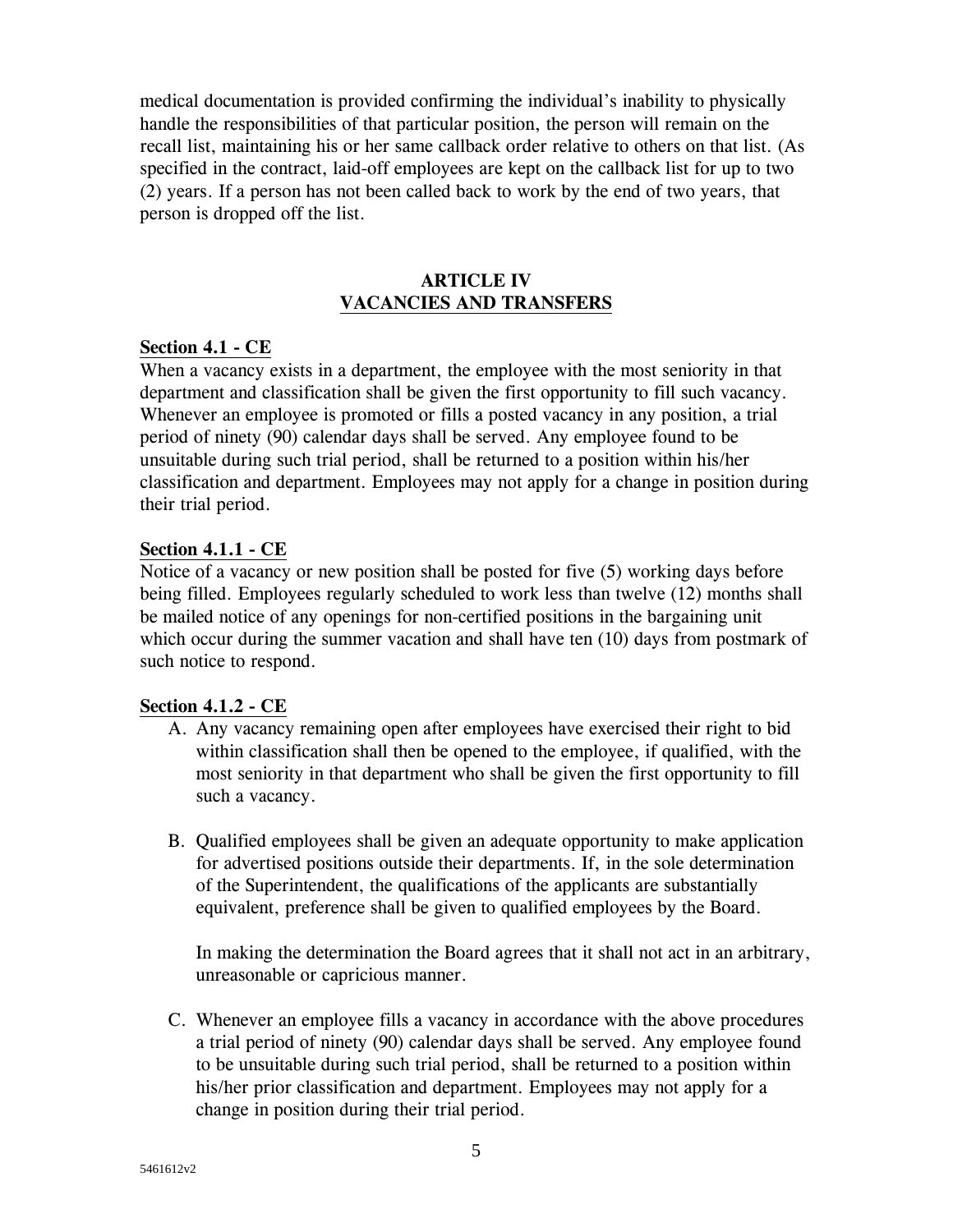#### **Section 4.1.3 - CE**

Any new employee shall serve a probationary period of ninety (90) days at work. If such period is completed successfully, his or her seniority shall be computed from the date of employment.

#### **Section 4.1.4 - CE**

Any employee who is assigned to work in a higher classification for one or more hours shall be paid at the rate of the job for all time spent in such classification. If the position involves a step the employee shall be paid at the step which provides the employee a rate increase.

#### **ARTICLE V HOURS OF WORK**

#### **Section 5.1- CE**

- A. Daily hours of work shall be for five (5) consecutive days, Monday through Friday, provided schools are open to serve food.
- B. Each employee shall be entitled to a fifteen (15) minute rest time if scheduled to work at least a four (4) hour work period.
- **C.** The school work year for all cafeteria employees shall be the student year, plus two (2) additional days. One such day shall be scheduled the day before the start of the student year and the remaining additional day shall be scheduled the day after the last student day.
- D. Time and one-half shall be paid for all hours worked in excess of eight (8) hours in one day or in excess of forty (40) hours in single work week.
- E. The Cafeteria Manager will divide extra hours and overtime among employees within the Cafeteria classifications in each school in an equitable manner.
- F. Employees shall be paid time and one-half his/her regular hourly rate for all work performed on evenings and Saturdays.
- G. Employees shall be paid double his/her regular hourly rate for all work performed on Sundays.
- H. An employee shall be paid double his/her regular hourly rate in addition to his/her holiday pay when required to work on a holiday.
- I. When school is dismissed early, employees shall be allowed to leave with no loss of pay once students are dismissed from the cafeteria and the kitchen is properly closed.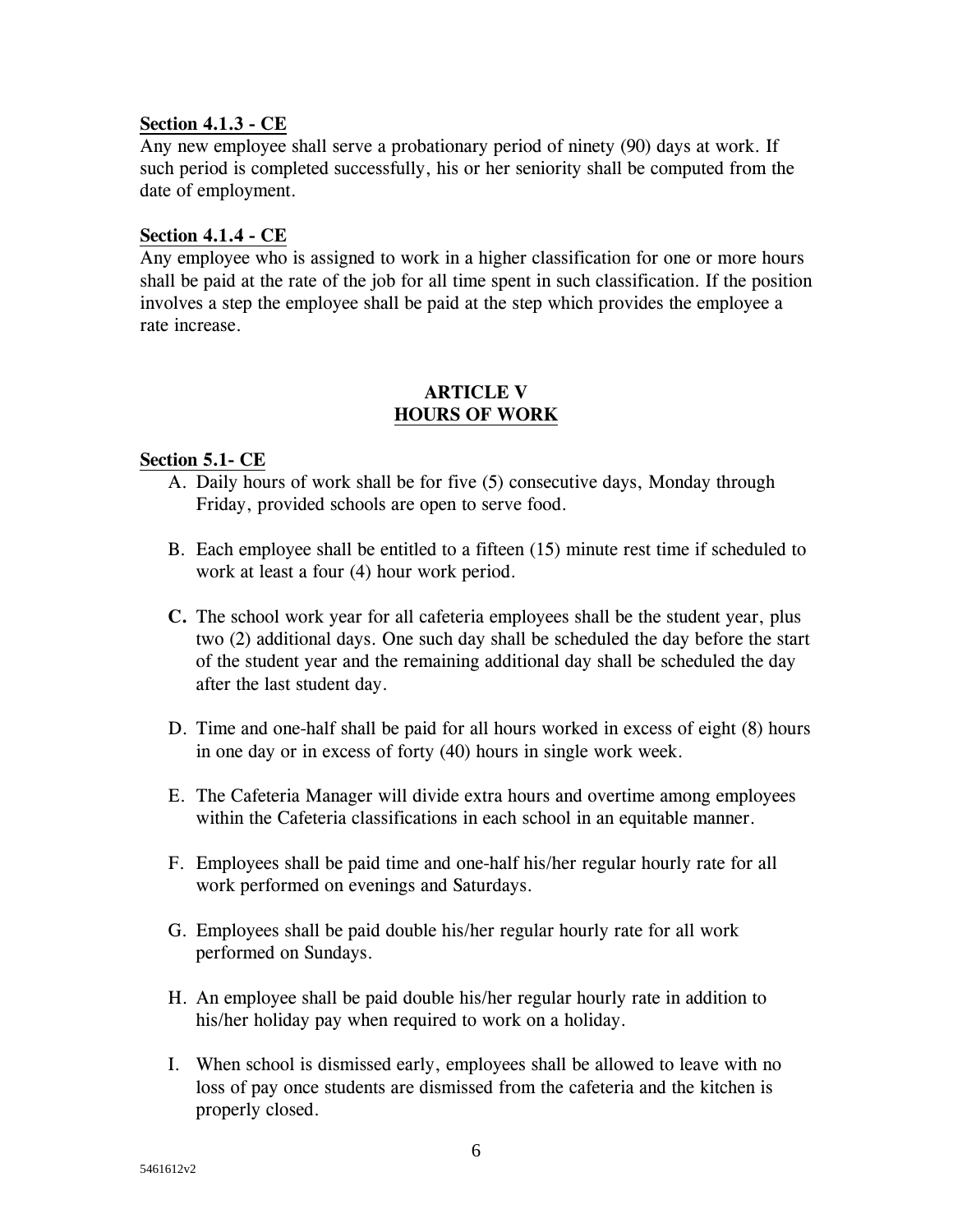#### **Section 5.2 - CE**

Employer records pertaining to assigned overtime work for members of the departments covered by this Agreement, shall be made available to the proper Union Representative upon written request.

## **ARTICLE VI HOLIDAYS**

#### **Section 6.1 - CE**

There shall be four (4) paid holidays as follows: New Year's Day Memorial Day Thanksgiving Day Christmas Day

#### **Section 6.2 - CE**

Any employee, who is on layoff on the day preceding or following the holiday, will not be paid for such holiday.

#### **Section 6.3 - CE**

Any employee failing to work the day preceding or the day following the holiday without a reasonable excuse shall not receive pay for the holiday.

#### **Section 6.4 – CE**

Each employee shall be paid double such employee's hourly rate in addition to his holiday pay when required to work on a holiday.

### **ARTICLE VIII LEAVES OF ABSENCE**

#### **Section 8.1 – CE**

- 1. Sick leave shall be considered to be absence from duty with pay for the following reasons:
	- A. Illness or injury, except where such illness or injury arises out of or in the course of employment by an employer other than the Employer.
	- B. When an employee is required to undergo medical, optical, or dental treatment and only when this cannot be accomplished on off-duty hours.
- 2. Sick leave can be taken in 30 minute increments.
- 3. When serious illness of a member of the employee's immediate family required his personal attendance; and if supported by a medical certificate.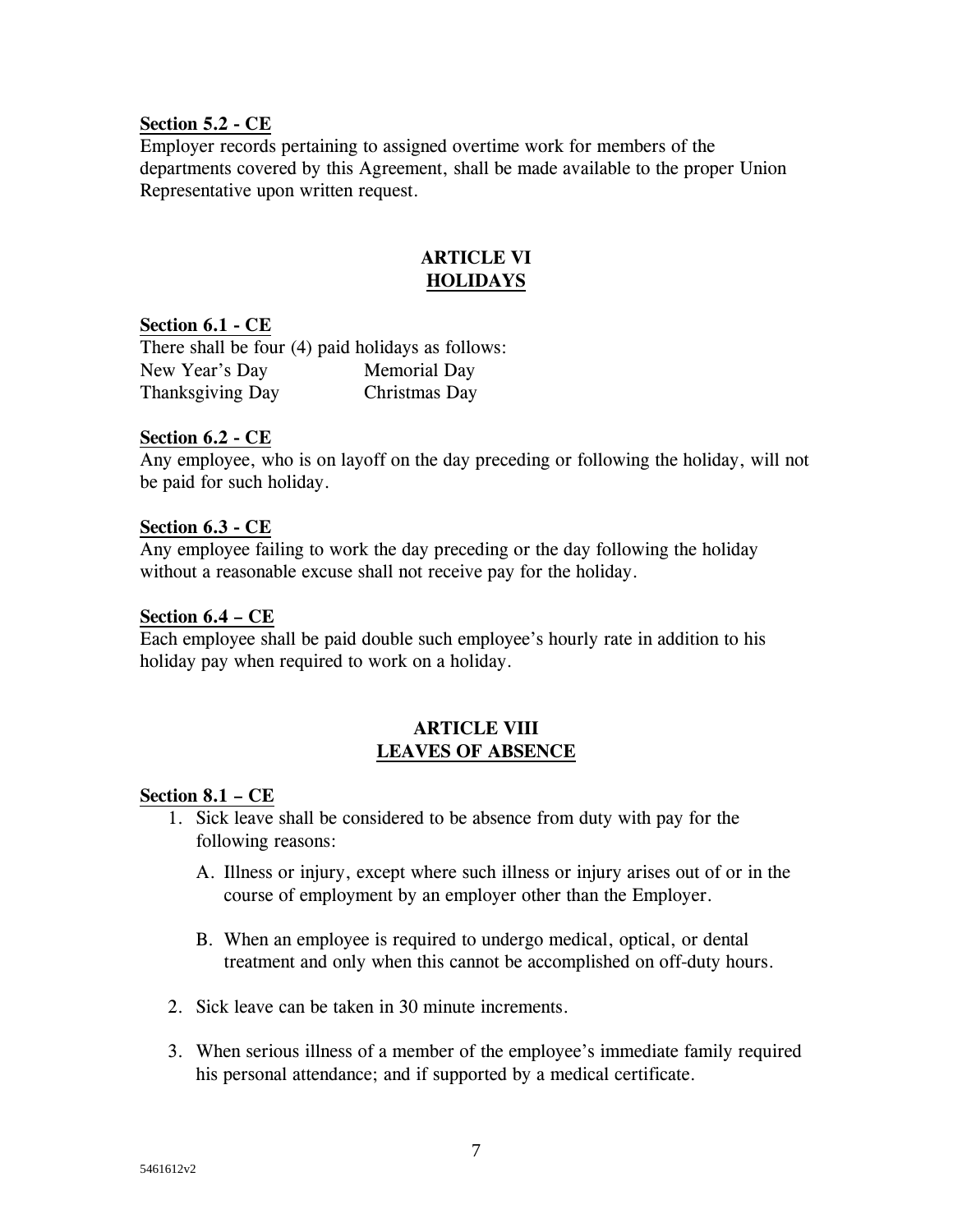## **Section 8.2 - CE**

Sick leave shall be calculated based upon hours of service. Sick leave shall accrue at the rate of one and one-quarter (1-1/4) working days for each month of service for an employee who works five (5) or more hours per day. Sick leave for an employee who works less than five (5) hours per day will be prorated.

Sick leave shall accumulate to a maximum of fifty (50) days.

### **Section 8.3 – CE**

An employee who is receiving Workers' Compensation benefits shall be paid at the rate provided for in the Workers' Compensation Act.

During the waiting period after an employee applies for Workers' Compensation, and while eligibility is being determined, the Board shall pay the employee's regular weekly wages and charge this period of time to sick leave, so long as such sick leave exists in the employee's sick leave account. In the event an employee does not have any accrued sick leave, he/she may borrow against future accrued leave and his/her future accrued leave will be reduced accordingly. If subsequently a determination is made that the employee is eligible for Workers' Compensation, the Board will be reimbursed by the employee from the proceeds of the Workers' Compensation and an adjustment will be made to the employee's sick leave account.

Employees injured in the course of their official duties and in the performance of their work when such injury is compensable under Workers' Compensation laws shall not be charged for sick leave while receiving Workers' Compensation.

## **Section 8.4 - CE**

Sick leave shall continue to accumulate during leaves of absence with pay.

## **Section 8.5 - CE**

A medical certificate signed by a licensed physician or other licensed practitioner whose method of healing is recognized by Connecticut State authorities may be required to any period of absence of more than five (5) consecutive working days, or when an employee's attendance record shows frequent or habitual absences because of claimed illness or injury.

#### **Section 8.6 - CE**

The Employer may provide a physician or nurse to make any necessary examination or investigation of any alleged abuses of sick leave privileges. The cost of such examination or investigation shall be paid by the Employer.

## **Section 8.7- CE**

Sick leave shall not accrue during a leave of absence without pay or while an employee is under suspension.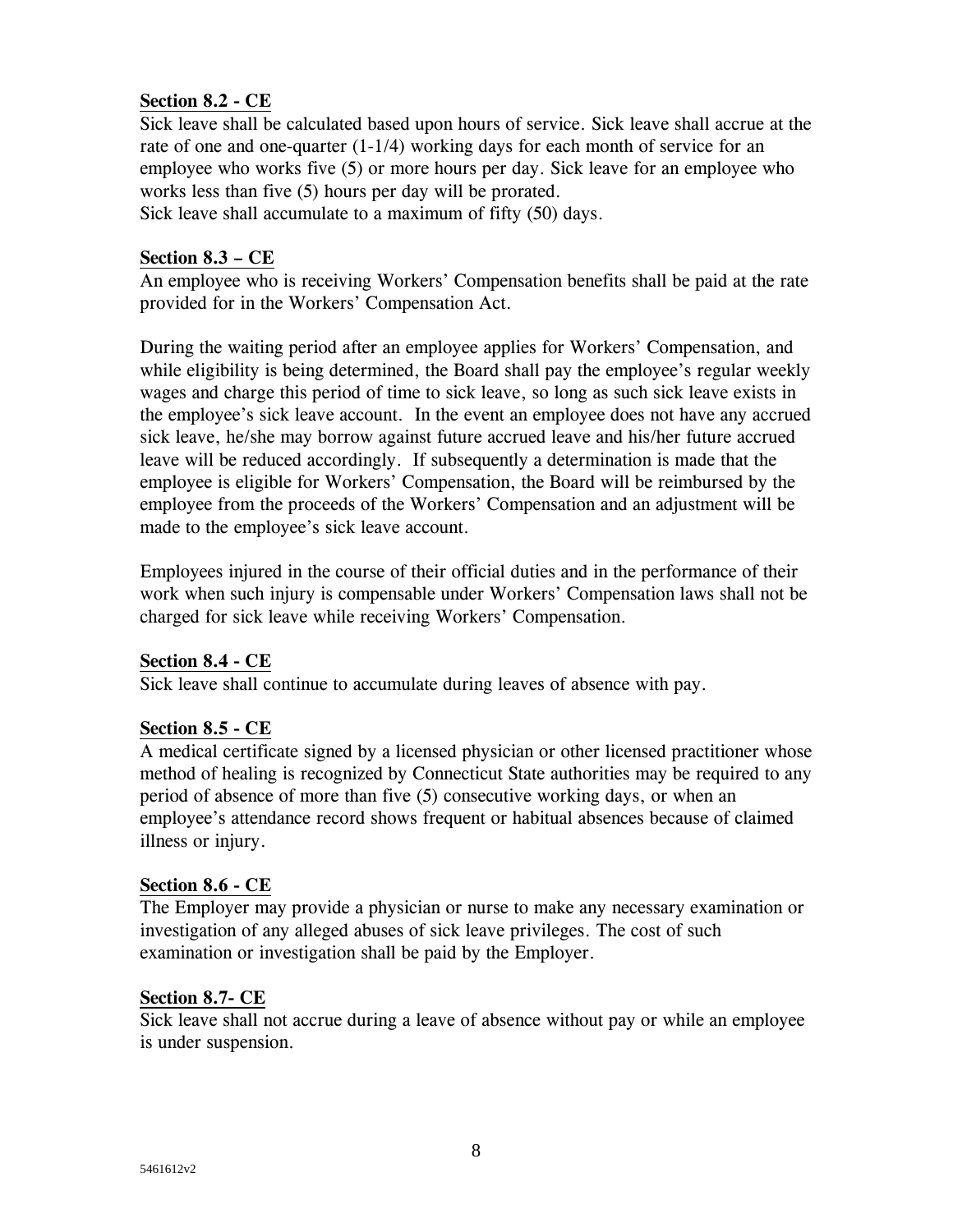## **Section 8.8 - CE**

An employee who has exhausted his accumulated sick leave may request, in writing, an advance of sick leave privileges. If substantiated by a medical certificate, the Superintendent of Schools shall advance to such employee sick leave privileges not to exceed one (1) day for each completed year of service. Such advanced sick leave days so granted shall be repayable by the employee from his further earned sick leave accumulation.

## **Section 8.9 - Military Service – CE**

Any employee who leaves employment with the Employer to enlist in the Military Forces of the United States shall be granted Military leave without pay.

Such leave shall extend for the period of such military service for ninety (90) days after discharge from such service. Such leave shall not exceed four (4) years, except in the case of involuntary military service.

Any employee on military leave who has been discharged from the military forces of the United States and who applies for re-employment with the Employer within ninety (90) days of such discharge shall be reinstated in his former position together with all rights and privileges provided he meets the minimum qualifications of the position.

Employees re-employed in accordance with (2.) above shall be granted all reemployment rights as are determined by Federal and State statutes. Such period of service shall be included in its entirety for the purposes of seniority as provided herein.

## **Section 8.10 -Annual Military Training Leave – CE**

Military leave shall be considered as continuous service and shall be so entered upon the Employer's records. An employee on annual military training shall be granted a leave of absence with pay, less such sums received for such service, not to exceed fifteen (15) calendar days during any one calendar year, provided he filed with the Superintendent of Schools a copy of his military orders placing him on active military duty.

## **Section 8.11 - Bereavement Leave – CE**

In the event of death in the immediate family, an employee shall be granted three (3) days of leave with pay. The Superintendent of Schools or his/her designee may, at his/her discretion, grant additional days of leave; such additional days, however, shall be charged as sick leave. For purposes of this Section "immediate family" is defined as follows: mother, father, wife, husband, brother, brother-in–law, sister, sister–in-law, child, grandmother, grandfather, grandchild, mother-in-law, father-in-law, daughter-inlaw, son-in-law, or any relative who is domiciled in the employee's household.

In the event of the death of an employee's stepmother, stepfather, stepbrother, stepsister, aunt or uncle, bereavement leave not to exceed two (2) days shall be granted.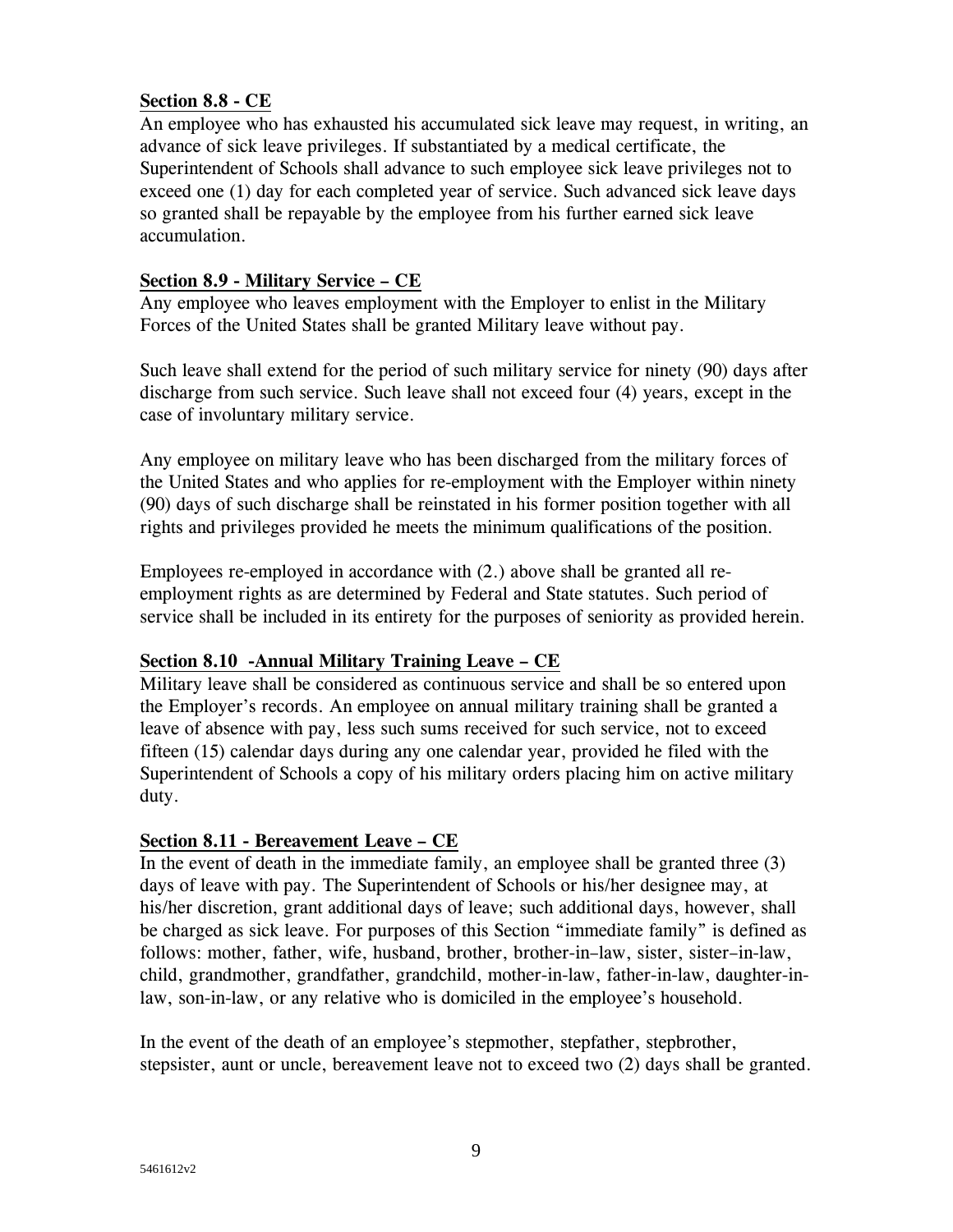## **Section 8.12 - Personal Leave - CE**

Each employee shall be entitled to two (2) personal days per year for personal business and shall give written notice of leave forty-eight (48) hours in advance to the Superintendent or his/her designee except in cases of emergency in which event the employee shall provide notice as soon as possible. Personal leave shall not be used either immediately before or after a scheduled holiday without prior approval of the Superintendent or his/her designee.

## **Section 8.13 - Union Activities – CE**

Approved Union Delegate shall be allowed time off with pay to attend the below mentioned Union functions:

- State Labor Council Convention
- Council #4 Convention
- AFSCME, AFL-CIO International Convention

Total days under this Section shall not exceed ten (10) days per year.

## **Section 8.14 - Union Activities - CE**

Officers and stewards of the Union, who are employed on the second shift, shall be excused by the Business Manager to attend special and/or regular union meetings without loss of pay, except that the Business Manager shall have the right in emergency or other unusual circumstances to deny this permission. The Employer shall not be required to fill the temporary vacancy resulting from the absence of the affected union representative or representatives.

## **Section 8.15 - CE**

- A. Employees may be granted leaves of absence without pay for up to one (1) year upon request except to work for another employer. Said leave shall only be taken in three  $(3)$ , six  $(6)$ , or twelve  $(12)$  month segments
- B. The employee shall be reinstated to a position, the same, or comparable, to the position she held prior to the commencement of the leave, if it exists.
- C. An employee on such leave shall continue in seniority status for layoff purposes but shall not accrue additional seniority.

## **Section 8.16 - Maternity Leave - CE**

An employee who becomes sick or disabled due to pregnancy or childbirth shall, upon her request, be placed on sick leave for childbearing purposes. Leave shall begin when, in the opinion of her doctor, she is no longer physically able to work and said leave shall expire when, in the opinion of her doctor, she is physically able to return to work. Employees who anticipated using this form of sick leave should notify the Superintendent as far in advance of the anticipated commencement date of leave as possible. Except in the case of medical difficulties, sick leave is not normally expected to continue for more than six (6) weeks after delivery.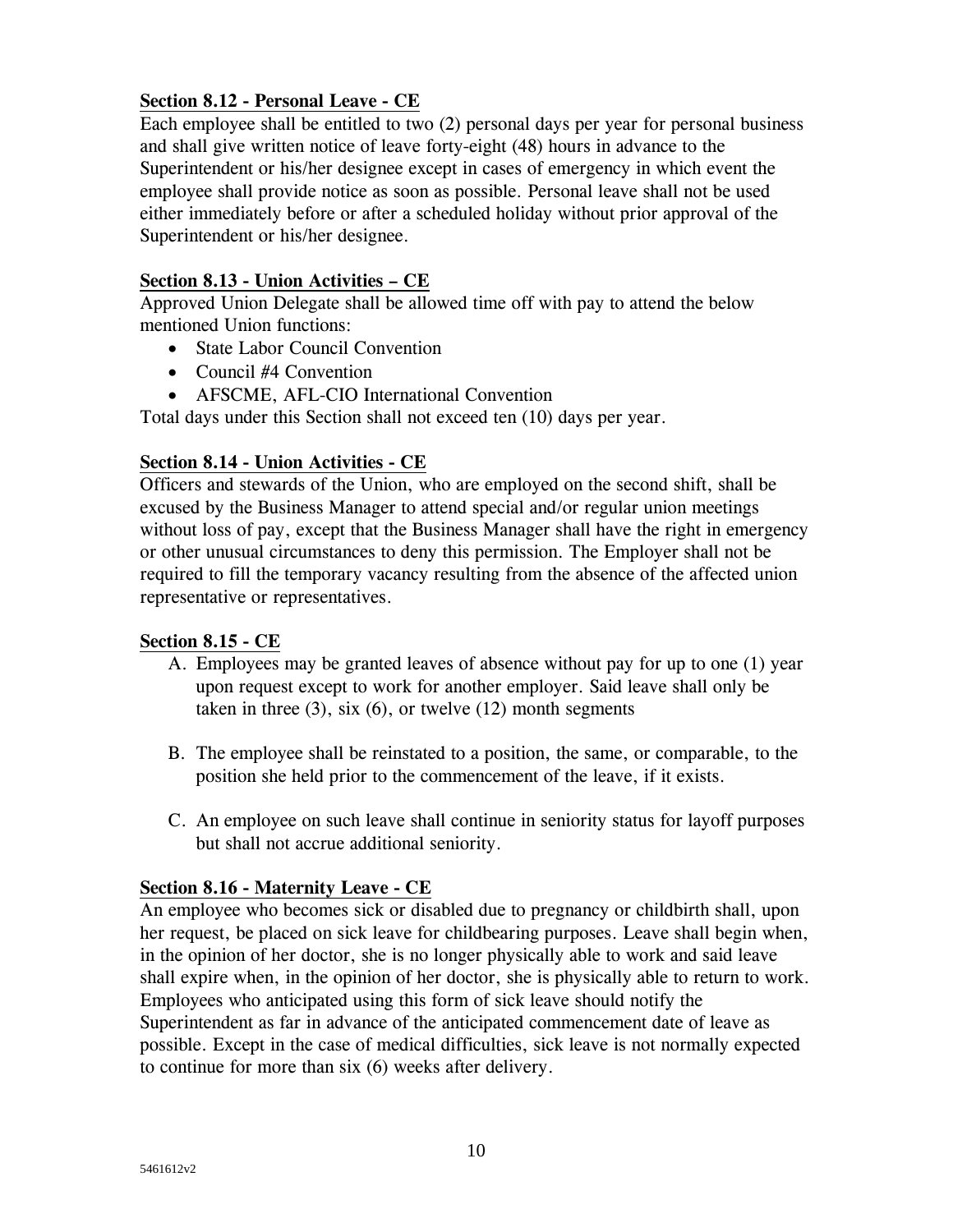## **ARTICLE IX SAFETY AND HEALTH**

#### **Section 9.1 - CE**

Both parties to this Agreement hold themselves responsible for mutual cooperative enforcement of safety rules and regulations.

#### **Section 9.2- Clothing Allowance - CE**

Cafeteria workers shall receive a clothing allowance of \$225.00 effective July 1, 2007; \$250.00 effective July 1, 2008; and \$275.00 effective July 1, 2009 and each year thereafter payable in the month of June in each year. Said allowance shall be prorated for any employee who has not worked a full work year.

#### **ARTICLE X MEDICAL/DISABILITY COVERAGE**

#### **Section 10.1 - Anthem (Blue Cross/Blue Shield) - CE**

#### **Section 10.2 – Riders - CE**

Coverage pursuant to Section 10.1 shall include:

- a. Reimbursement of Medicare premiums of eligible employees;
- b. Anthem (Blue Cross/Blue Shield) High Option Plan or its equivalent and Anthem (Blue Cross/Blue Shield) 65 Plan 81 or its substantial equivalent for retirees and dependents (at no cost to the retiree).

The provision set forth in Sections 10.2 (a) and (b) shall not apply to employees hired on or after July 1, 2017.

#### **Section 10.3 – CE**

All full time cafeteria employees and all part time employees scheduled to work at least nineteen (19) hours per week shall be entitled to elect coverage for themselves and their dependents under the health insurance programs described below. Each shall be subject to the cost sharing provisions and other limitations of restrictions applicable to the medical program selected as set forth in the following sections.

- 1. The copay plan with coverage as follows:
	- a) Each cafeteria employee shall receive medical insurance coverage for themselves and their dependents under the plan below:

| Co-Pay Chart                  |       |
|-------------------------------|-------|
| Office Visit                  | \$25  |
| <b>Specialty Office Visit</b> | \$35  |
| <b>Inpatient Admission</b>    | \$200 |
| <b>Outpatient Surgery</b>     | \$150 |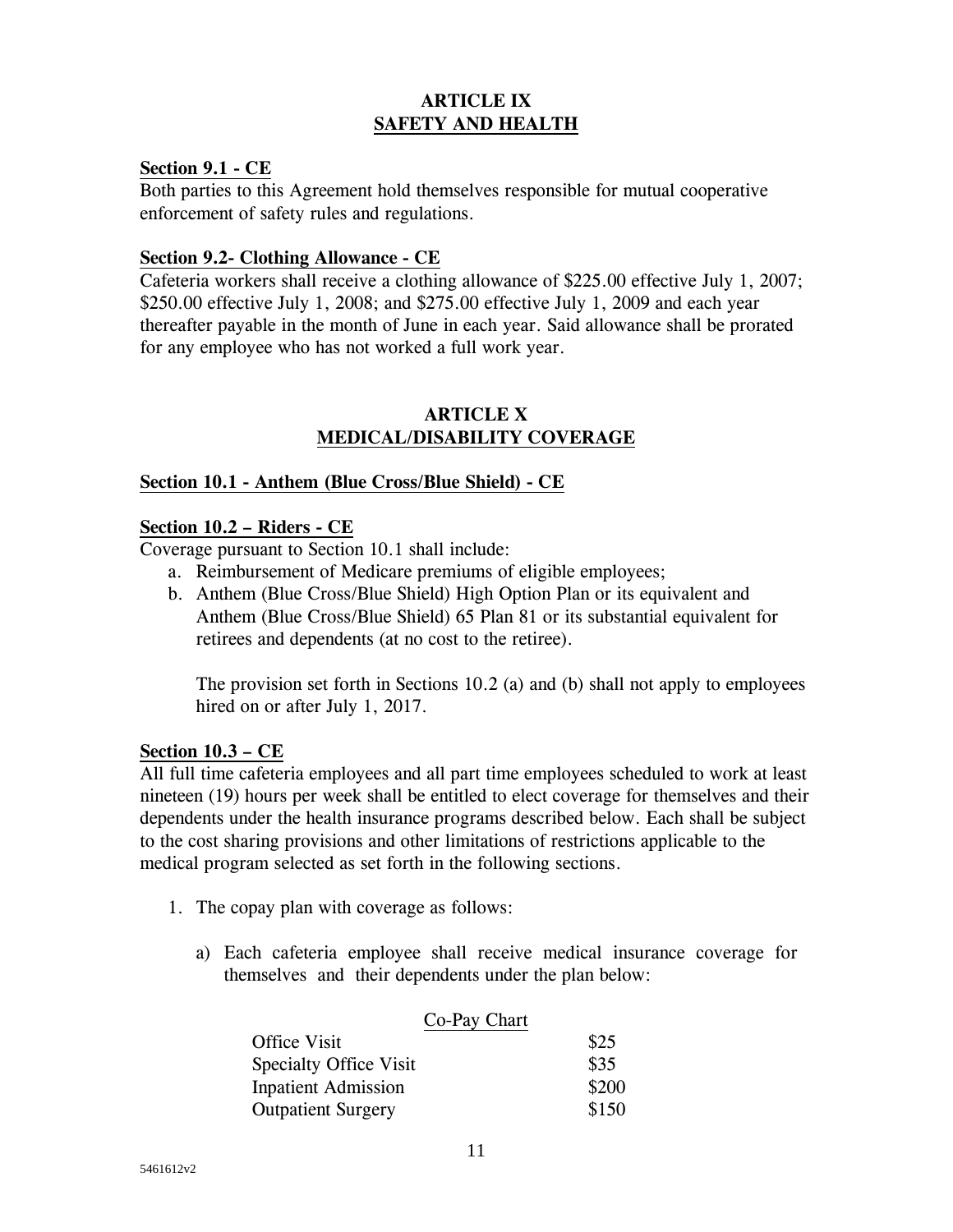| \$25                    |
|-------------------------|
| N/A                     |
| 400/800/1200            |
| 80%/20%                 |
| 1500/3000/4500          |
| 1900/3800/5700          |
| \$10/25/40              |
| Unlimited               |
| 2x                      |
| 30/90                   |
| <b>Qual/Safety Only</b> |
|                         |

- b) Anthem (Blue Cross/Blue Shield) full payment Dental Rider; including Riders A, B, C and D. Board of Education reserves the right to change the dental insurance carrier provided substantially equivalent coverage and network are provided.
- c) Such coverage shall include vision benefits

#### 2. Premium Contributions:

The cost of coverage described in Section 10.1 shall be shared by the Board and cafeteria workers as follows for the duration of the agreement:

#### Cafeteria/PPO Plan or HMO Plan

|          | 2017-18 | 2018-19 | 2019-20 |
|----------|---------|---------|---------|
| Employee | 35%     | 35%     | 35%     |
| Board    | 65%     | 65%     | 65%     |

#### **Section 10.4 - CE**

All full time Cafeteria employees (those regularly scheduled twenty-seven and one-half (27-1/2) hours or more per week), who are at least sixty (60) years of age and have been then employed by the Board for at least the prior fifteen (15) years shall be entitled, upon their retirement from their employment with the Board, to the medical insurance coverage as follows:

1. Benefits Prior to Age Sixty-Five (65):

The Board will provide all the medical coverage to future retirees until the retiree reaches age sixty-five (65) which is provided to active bargaining unit employees of the employee's department, except that Cafeteria retirees shall continue to pay fifty percent (50%) of the premium.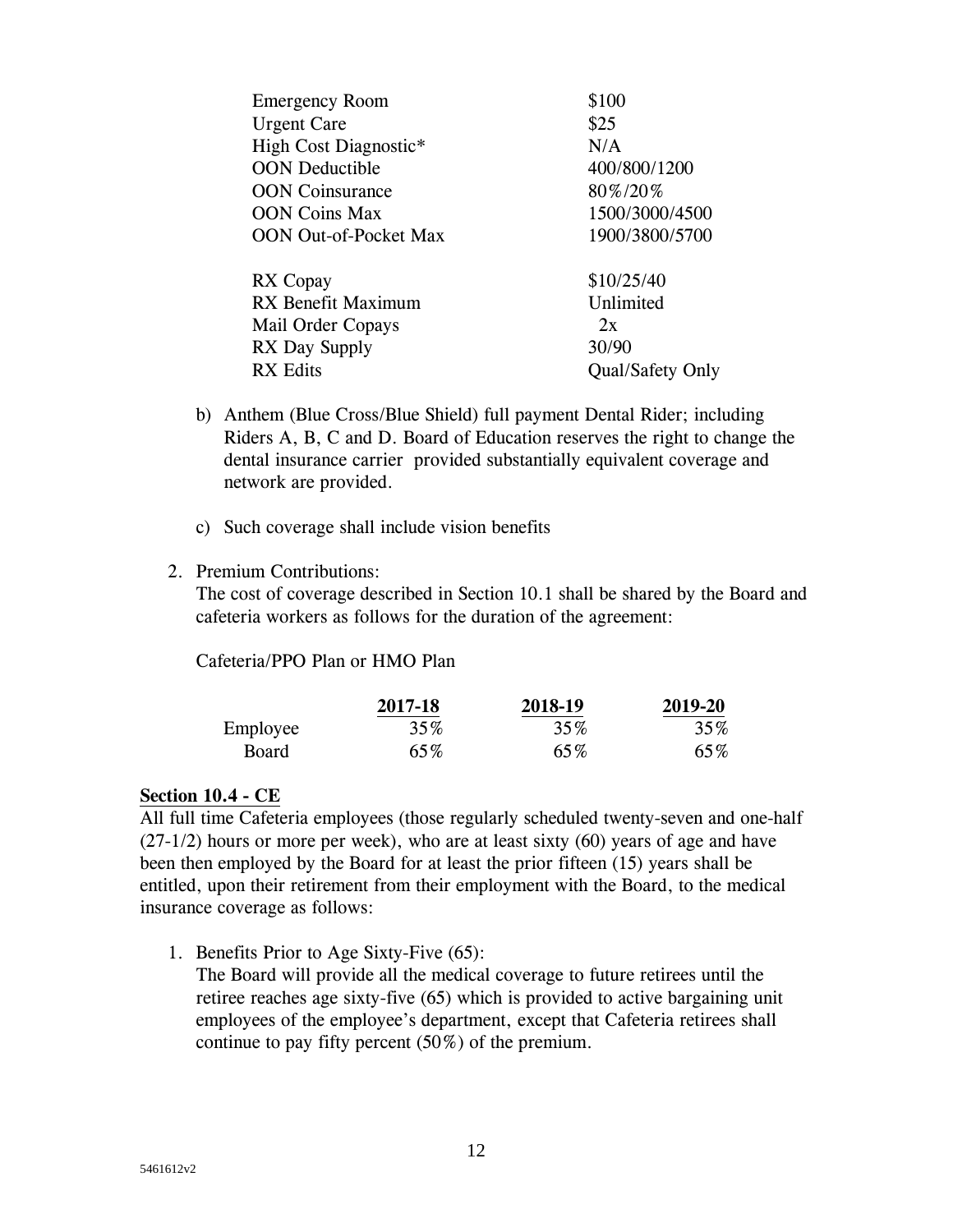- 2. Benefits After Age Sixty-five (65):
	- The employees identified above and who retire at age sixty-five (65) or older, or who are retired when they reach age sixty-five (65) or older, shall then be entitled, after their sixty-fifth (65th) birthday while retired from employment with the Board, to the Medicare supplement insurance (Blue Cross/Blue Shield High Option Plan and Blue Cross/Blue Shield Plan 81 or their equivalents) for the retired individual at a premium cost sharing by the retiree which shall be twenty-five percent (25%) of the premium, with the Board paying the remaining seventy-five percent (75%) of the premium.

The medical insurance coverage provided to the retiree for his/her eligible family members shall, upon the retiree's sixty-fifth (65th) birthday no longer be provided by the Board unless the premium is paid by the retiree for such coverage, at the group rates but at a premium cost sharing by the retiree of one-hundred percent (100%).

The provisions set forth above in section 10.4 and 10.4 subsections 1 and 2 shall not apply to employees hired on or after July 1, 2017.

#### **Section 10.5 Excise Tax.**

The Patient Protection and Affordable Care Act ("PPACA"; Public Law 111-148) has set forth and codified under the Internal Revenue Code (IRC) §4980I the imposition of an excise tax related to employer provided health insurance plans that exceed certain value thresholds. The impact of the excise tax is scheduled to take effect in 2020. Should any Federal statute or regulation pertaining to IRC §4980I be mandated to take effect in the 2019-2020 contract year triggering the imposition of an excise tax with respect to any of the contractually agreed upon insurance plans offered herein, the parties agree to commence mid-term negotiations on the excise tax in accordance with the MERA. Such negotiations shall be limited solely to the distribution of payment of the excise tax, insurance plan offerings, coverage, design, and premium cost share. Other negotiated subject matters shall not be subject to this reopener provision.

#### **ARTICLE XI LIFE INSURANCE**

#### **Section 11.1 – CE**

The Board shall provide and pay for life insurance in an amount of twenty thousand (\$20,000) dollars for Cafeteria employees.

## **ARTICLE XII RETIREMENT AND DISABILITY BENEFIT**

## **Section 12.1 - CE**

A. Effective ongoing for all Cafeteria Employees effective retroactive from July 1, 1994 and for all employees each July 1st thereafter, the Employer shall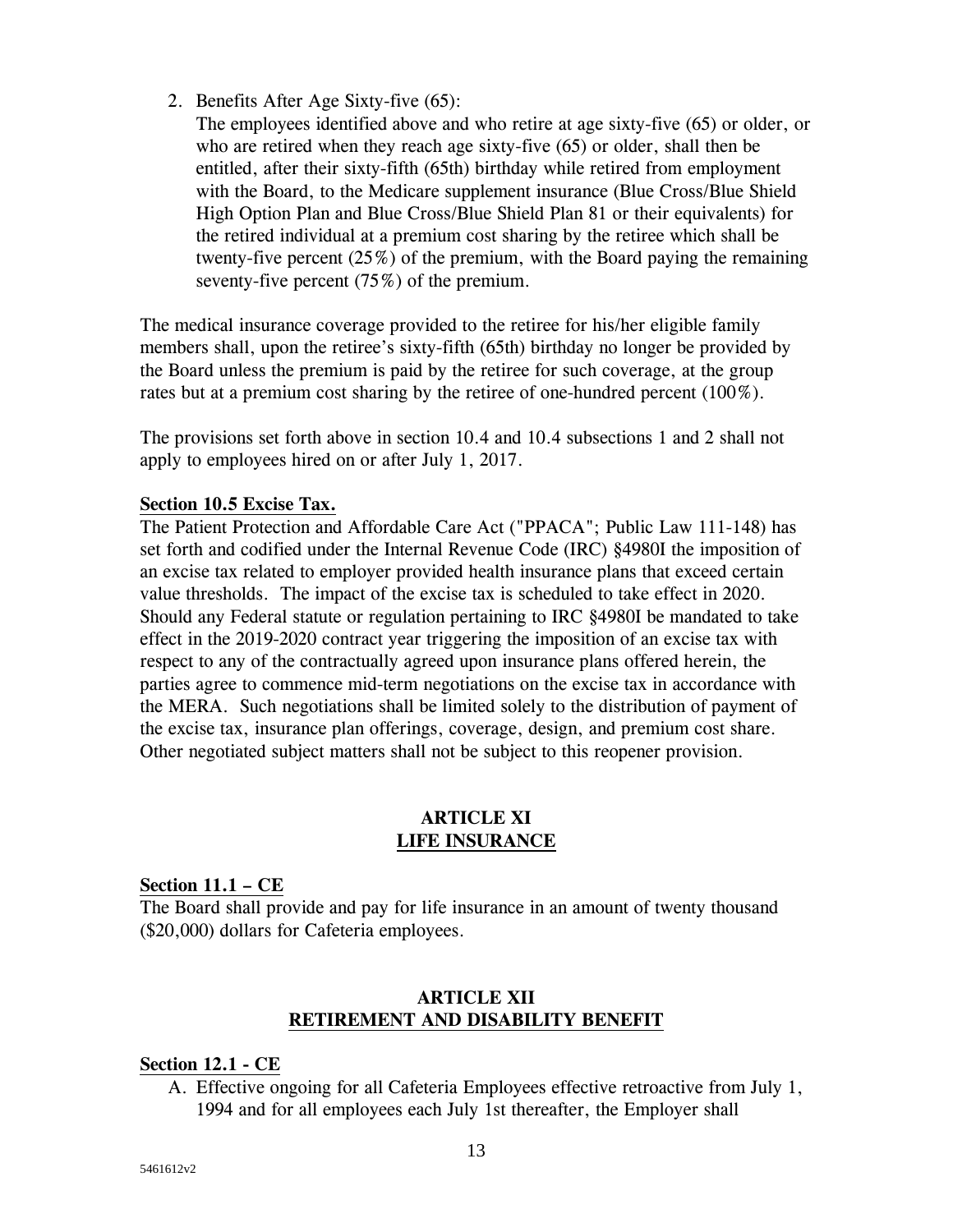contribute five per cent  $(5\%)$  of annual pay for each employee who has notified the Employer of his or her election to participate in the Board of Education 403(b) retirement plan. Said amount shall be matched by the employee.

- B. Employees who elect to participate in the above mentioned plan must do so in writing, addressed to the Business Manager, within sixty (60) days of ratification of this Agreement by the parties, or, within sixty (60) days of hire if a new employee. Such notification shall be confirmed by the Business Manager, in writing, within ten (10) days of receipt of such notice.
- C. Employees who participate in the above mentioned plan may contribute up to any limitation imposed by the IRS of their annual pay, including any amount used to match the Employer's contribution, upon notice as indicated above. Employee contributions may be increased to the above maximum for payroll deduction purposes upon written notice to the Business Manager.
- D. The parties agree that the annual combined contributions shall not exceed any limitation imposed by the IRS.

## **ARTICLE XIV LONGEVITY**

## **Section 14.2 – CE**

Effective July 1, 2007 employees with five (5) completed years of service, in addition to the regular pay, or any pay increase that may be provided, shall receive five hundred (\$500.00) annually; employees with eleven to nineteen years of completed service shall receive five hundred and fifty (\$550.00); and employees with twenty or more years of completed service shall receive six hundred (\$600.00) to be paid on the day prior to December 25, in a separate check. Anyone hired after July 1, 2014 will not receive the longevity benefit.

#### **ARTICLE XV PRIOR PRACTICE**

#### **Section 15.1 - CE**

It is agreed that there shall be full cooperation in the modernization of equipment and in the effective use of the facilities provided. It is also agreed that the Employer shall maintain tools and equipment in good working order.

#### **Section 15.2 – CE**

Nothing in this Agreement shall be construed as abridging any right or benefit that employees have enjoyed heretofore, unless the right or benefit is specifically cancelled or superseded by a provision of this Agreement.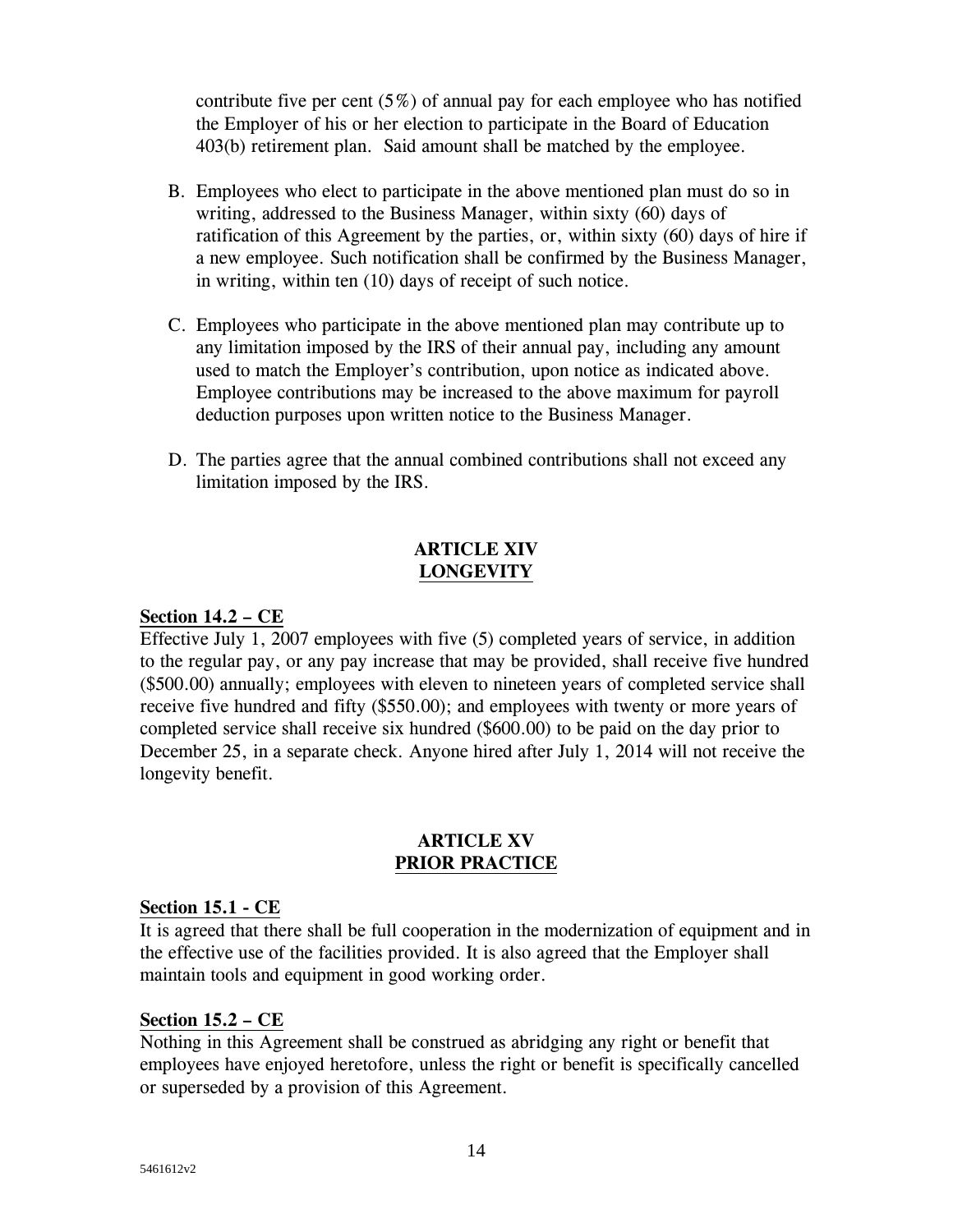## **ARTICLE XVI BULLETIN BOARDS**

#### **Section 16.1 – CE**

The Employer shall permit the use of a bulletin board in every school building by the Union for posting of notices concerning local union business.

#### **ARTICLE XVII RATES OF PAY**

#### **Section 17.1 – CE**

Compensation Plan (Hourly Rates) of Cafeteria Employees of the Board of Education of the City of Torrington, Connecticut who are represented for Collective Bargaining purposes by Local 1579 of Council 4, AFSCME, AFL-CIO, in these classifications:

#### **RETROACTIVE TO 7/1/17 – June 30, 2018 1.00% -general wage increase**

#### **CLASSIFICATION**

| <b>Lunch Monitors</b>       | \$11.71 |
|-----------------------------|---------|
| General Cafeteria Employees | \$13.52 |
| Middle School Cook          | \$17.93 |
| <b>High School Cook</b>     | \$17.93 |
| Bookkeeper                  | \$29.03 |

When an employee is assigned by Management to fill in for a Cafeteria Manager, he/she shall receive a 15% wage differential in addition to his/her normal hourly rate (rounded up to nearest one-half) hour for all hours assigned and worked.

## **EFFECTIVE FROM 7/1/18 – June 30, 2019 1.00% general wage increase**

#### **CLASSIFICATION**

| <b>Lunch Monitors</b>       | \$11.83 |
|-----------------------------|---------|
| General Cafeteria Employees | \$13.66 |
| Middle School Cook          | \$18.11 |
| <b>High School Cook</b>     | \$18.11 |
| <b>Bookkeeper</b>           | \$29.32 |

When an employee is assigned by Management to fill in for a Cafeteria Manager, he/she shall receive a 15% wage differential in addition to his/her normal hourly rate (rounded up to nearest one-half) hour for all hours assigned and worked.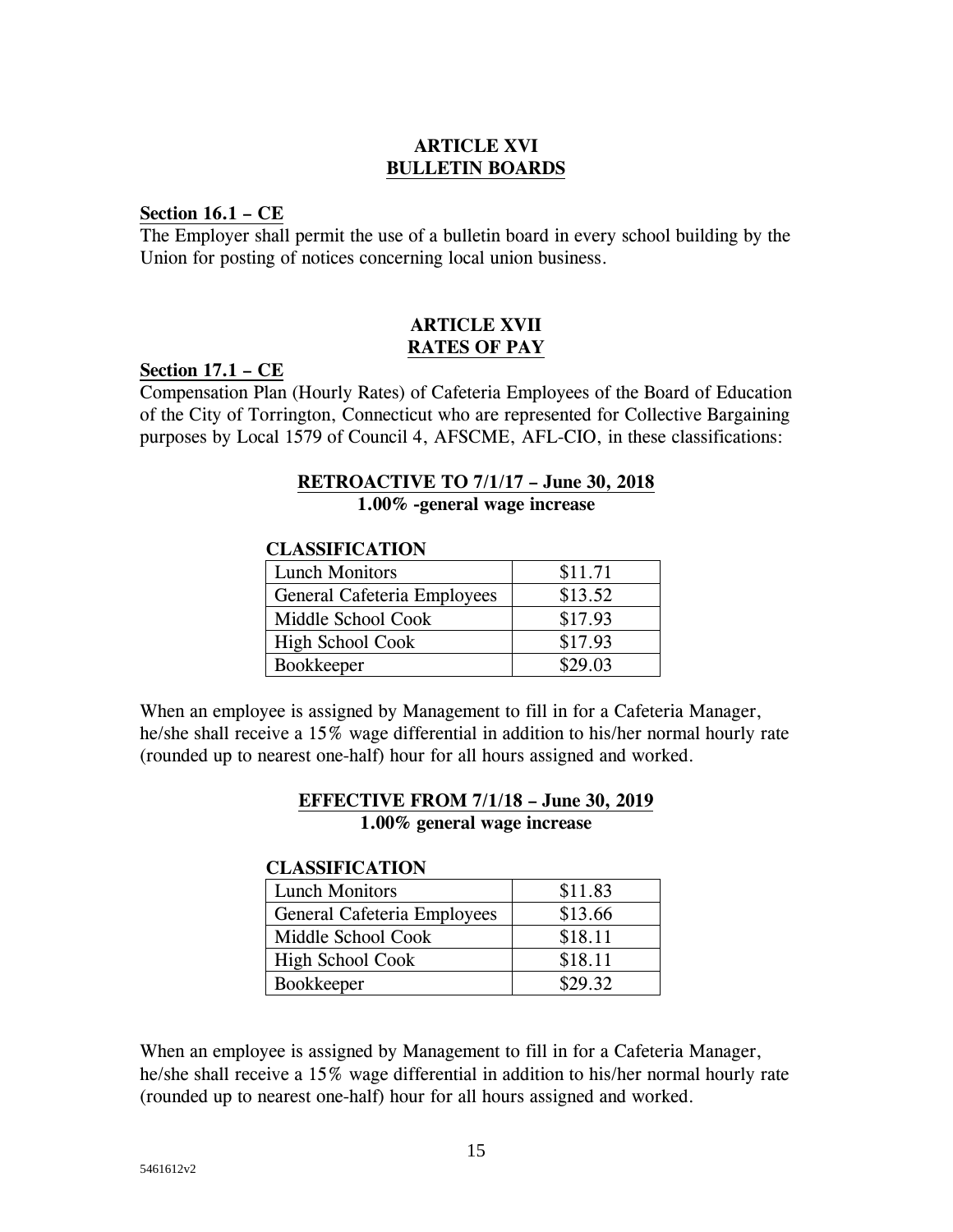## **EFFECTIVE FROM 7/1/19 – June 30, 2020**

**1.00% - general wage increase**

#### **CLASSIFICATION**

| <b>Lunch Monitors</b>       | \$11.95 |
|-----------------------------|---------|
| General Cafeteria Employees | \$13.80 |
| Middle School Cook          | \$18.29 |
| <b>High School Cook</b>     | \$18.29 |
| <b>Bookkeeper</b>           | \$29.61 |

When an employee is assigned by Management to fill in for a Cafeteria Manager, he/she shall receive a 15% wage differential in addition to his/her normal hourly rate (rounded up to nearest one-half) hour for all hours assigned and worked.

#### **ARTICLE XVIII DISCIPLINARY PROCEDURE**

#### **Section 18.1 – CE**

Warnings and disciplinary actions shall not be imposed except for just cause. The employee and the Union will be given written notification of any proposed disciplinary action.

#### **Section 18.2 - CE**

Written warnings will be in effect for a two (2) year period from the date of issuance. After said two (2) year period, the warning will be removed from the employee's personnel file, if there has been no repetition of the same offense.

- 1. Except in serious matters of employee misconduct, progressive disciplinary action will normally be followed. The normal order of such progression is verbal warning, written warning, suspension and dismissal.
- 2. There will be no disciplinary action without just cause.
- 3. The Union shall be notified in writing, whenever an employee is suspended or discharged. Such notification shall be made to the Union office as concurrently as possible with the discipline.

#### **ARTICLE XIX GRIEVANCE PROCEDURE**

#### **Section 19.1 – CE**

The purpose of the grievance procedure shall be to settle employee grievances on as low an administrative level as possible.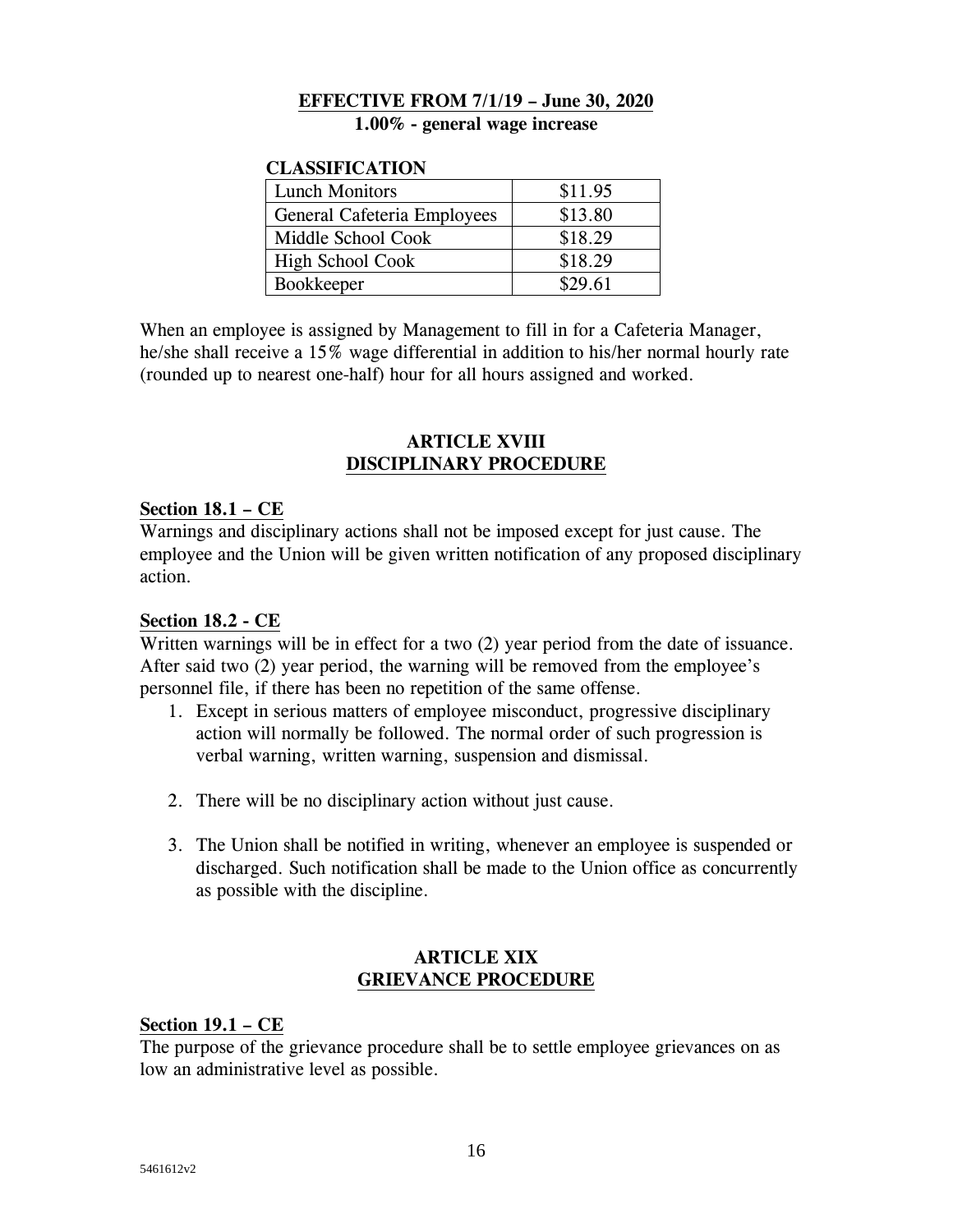### **Section 19.2 - CE**

A grievance for the purpose of this procedure shall be considered to be a complaint concerned with matters relating to interpretation and application of the Articles and Sections of this Agreement.

#### **Section 19.3 - CE**

Any employee may use this grievance procedure with or without Union assistance. No grievance may be filed after twenty (20) working days of the event giving rise to it or after twenty (20) working days after the employee and the Union knew or should have known of such event. Should an employee process a grievance through one or more of the steps provided herein prior to seeking Union aid, the Union may, at its discretion, process the grievance from the next succeeding steps following that which the employee has utilized. For purposes of the grievance procedure "appropriate supervisor" shall mean for Cafeteria Employees, the Cafeteria Director; Employees meeting at Step One with the Business Manager shall move directly to Step Three if their grievance shall not have been disposed of to the satisfaction of the aggrieved.

#### **STEP ONE - CE**

Any employee who has a grievance shall reduce the grievance to writing and submit it to his/her appropriate supervisor for his/her department, within the time limit specified in the first paragraph above, who shall use his best efforts to settle the dispute. The appropriate supervisor shall meet with all parties concerned within three (3) working days of his receipt of the grievance and his decision shall be submitted in writing to the aggrieved employee and his representative, if he is represented, within five (5) working days of receipt of the grievance.

#### **STEP TWO - CE**

If the employee and his representative are not satisfied with the decision rendered by the appropriate supervisor, the Union may submit the grievance in writing to the Business Manager within ten (10) working days after the decision in Step One. The Business Manager shall meet with all parties concerned and the Council #4 Staff Representative within ten (10) working days of its receipt of the grievance and the Business Manager shall render his/her decision in writing to the employee and the Union within ten (10) working days of the hearing.

## **STEP THREE - CE**

If the grievance shall not have been disposed of to the satisfaction of the aggrieved, either party, within ten (10) working days after the decision in Step Two (Step One if having met firstly with the Business Manager), may submit the grievance in writing to the Board of Education. The Board of Education or its designated committee shall meet with all parties concerned and the Council #4 Staff Representative within ten (10) working days of its receipt of the grievance and the Board of Education or its designated committee shall render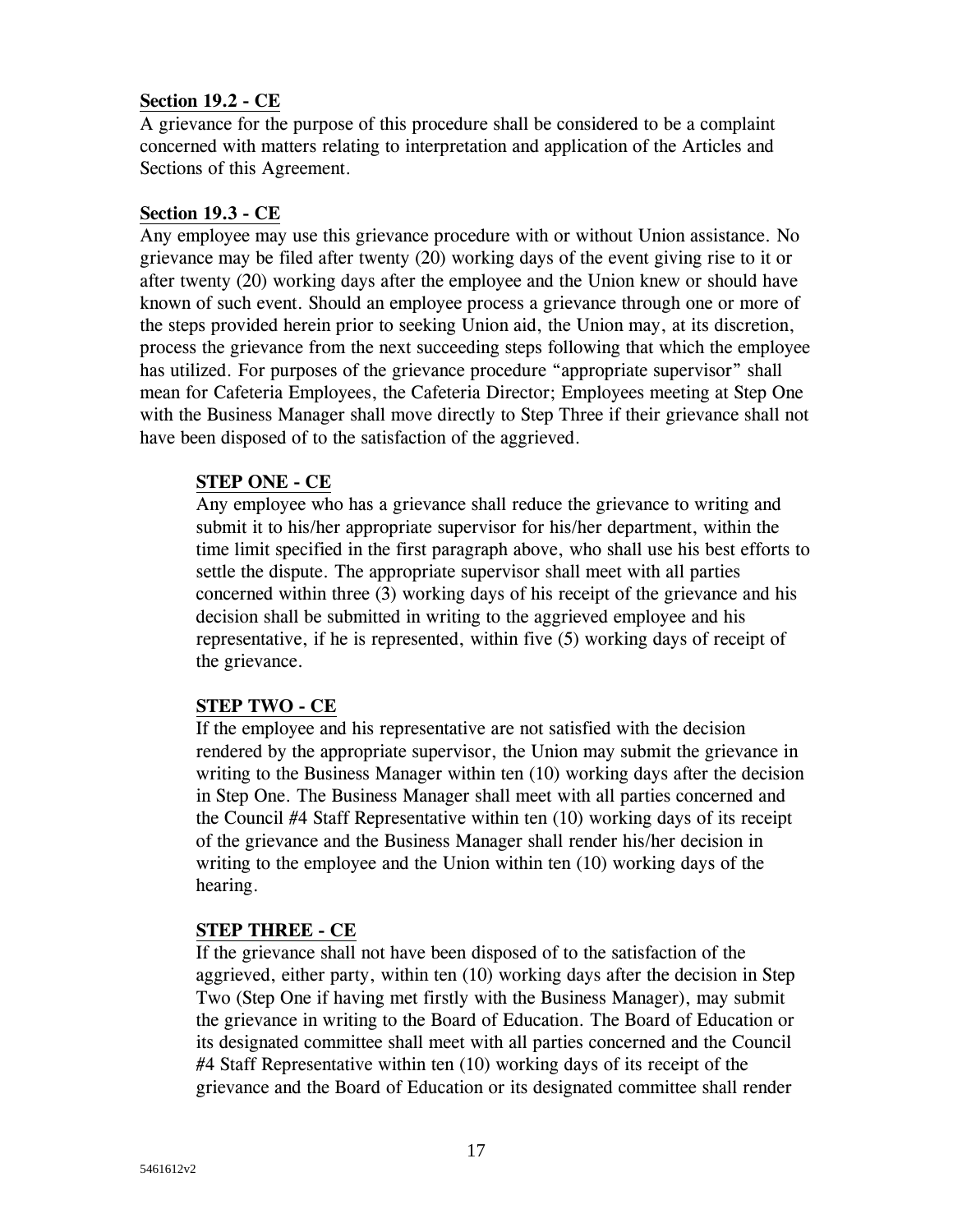its decision in writing to the employee and the Union within ten (10) working days of the hearing.

## **STEP FOUR - CE**

If the grievance shall not have been disposed of to the satisfaction of the aggrieved, either party, within twenty (20) working days after the decision in Step Three, may submit the grievance to the Connecticut State Board of Mediation and Arbitration hereafter noted, and the decision rendered by such State Board shall be final and binding upon the parties.

The employer may also utilize the arbitration procedure outlined for the Union as indicated above.

#### **Section 19.4 - CE**

The Union shall be entitled to submit grievances in the name of the Local 1579 and in the same manner as is provided herein for employees.

## **Section 19.5 - CE**

Time extensions beyond those stipulated in this grievance procedure may be arrived at by mutual agreement of the parties concerned.

#### **Section 19.6 - CE**

Stewards shall be allowed time off to investigate grievances and to discuss grievances with the appropriate authority without loss of pay.

When presenting grievances before any appropriate forum, the Local's President or Vice President, the Steward, the chairperson, aggrieved party and necessary witnesses shall attend without loss of pay.

## **Section 19.7 - CE**

Any agreement reached to dispose of a grievance prior to arbitration shall be implemented immediately unless otherwise agreed by the parties.

## **Section 19.8 - Witnesses at Hearings - CE**

The Union agrees to use witnesses at arbitration in a reasonable manner.

## **ARTICLE XX NO STRIKE CLAUSE**

The Board agrees that there will be no lockout of any employee or employees during the life of this Agreement. The Union and the individual employees covered hereunder expressly agree that there will be no strike during the life of this contract.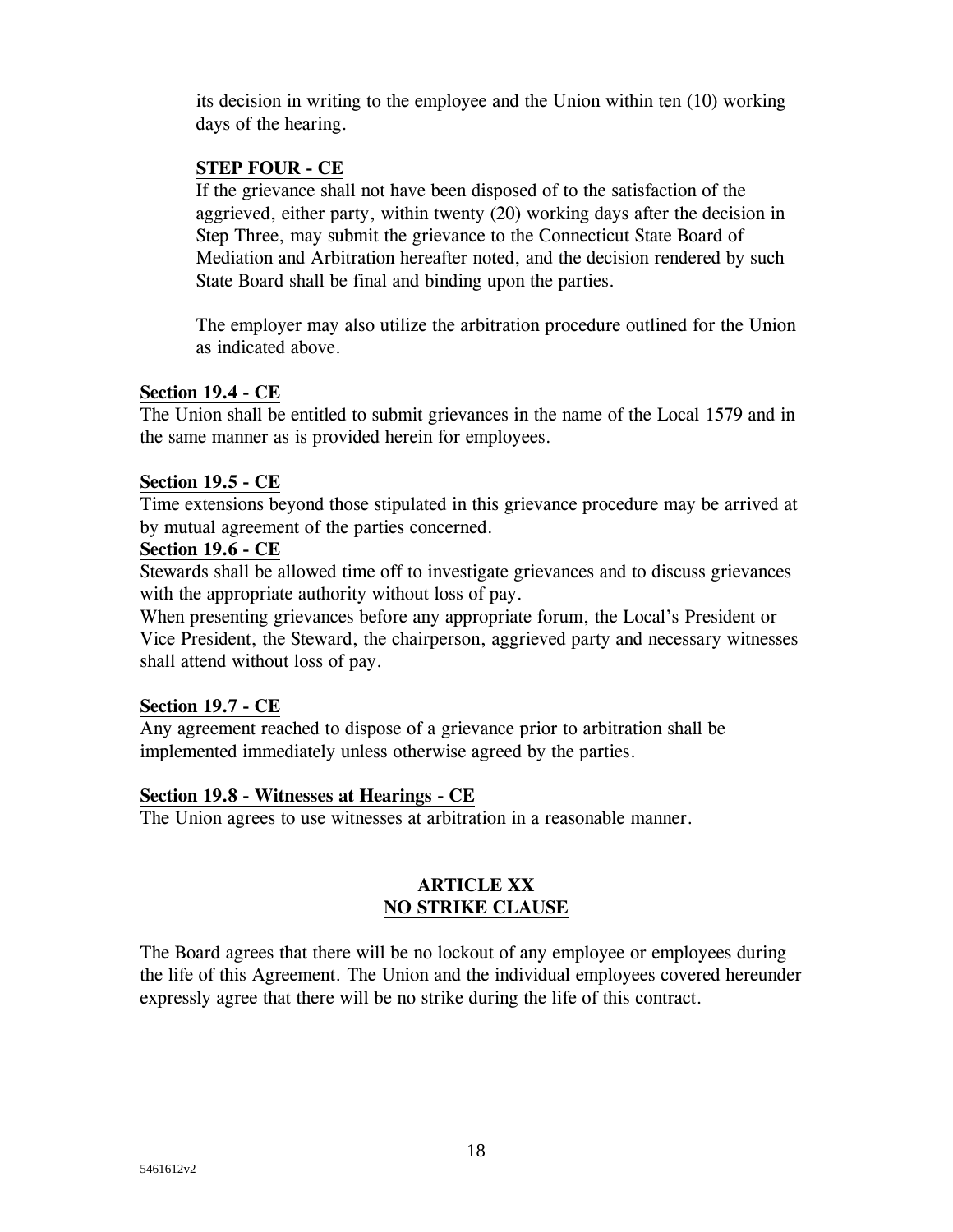### **ARTICLE XXI BOARD PREROGATIVES**

The Board of Education has and will continue to retain, whether exercised or not, all of the powers specified in Conn. Gen. Stat. §10-220, which is incorporated herein by reference, and has and will continue to retain exclusively whether exercised or not, all of the rights, powers and authority not specifically relinquished, abridged, or limited by the provisions of this agreement; it shall have the sole right, responsibility and prerogative of management of all of the affairs of the schools and the direction of the working forces including but not limited to the following:

- a. To determine the care, maintenance and operation of its facilities and equipment used for and on behalf of the purposes of the Board of Education;
- b. To establish or continue policies, practices and procedures for the conduct of school business, and from time to time, to change or abolish such policies, practices, or procedures, provided the employees are notified in writing of such changes;
- c. To employ, transfer, or promote employees, to demote employees for just cause, or to lay off, terminate, or otherwise relieve employees from duty for lack of work, budgetary cuts or other legitimate reasons when it should be in the best interest of the Board or of the schools (which rights shall include the right to contract or subcontract Board operations);
- d. To prescribe and enforce reasonable rules and regulations for the maintenance of discipline and for the performance of work in accordance with the requirements of the schools; provided the employees are notified in writing of such rules;
- e. To establish job descriptions and job classifications, and, from time to time, change such job descriptions and job classifications, and to ensure that incidental duties connected with departmental operations whether enumerated in job description or not, shall be performed by the employees;
- f. The above rights responsibilities and prerogatives are inherent in the Torrington Board of Education and the Superintendent of Schools and are not subject to delegation in whole or in part.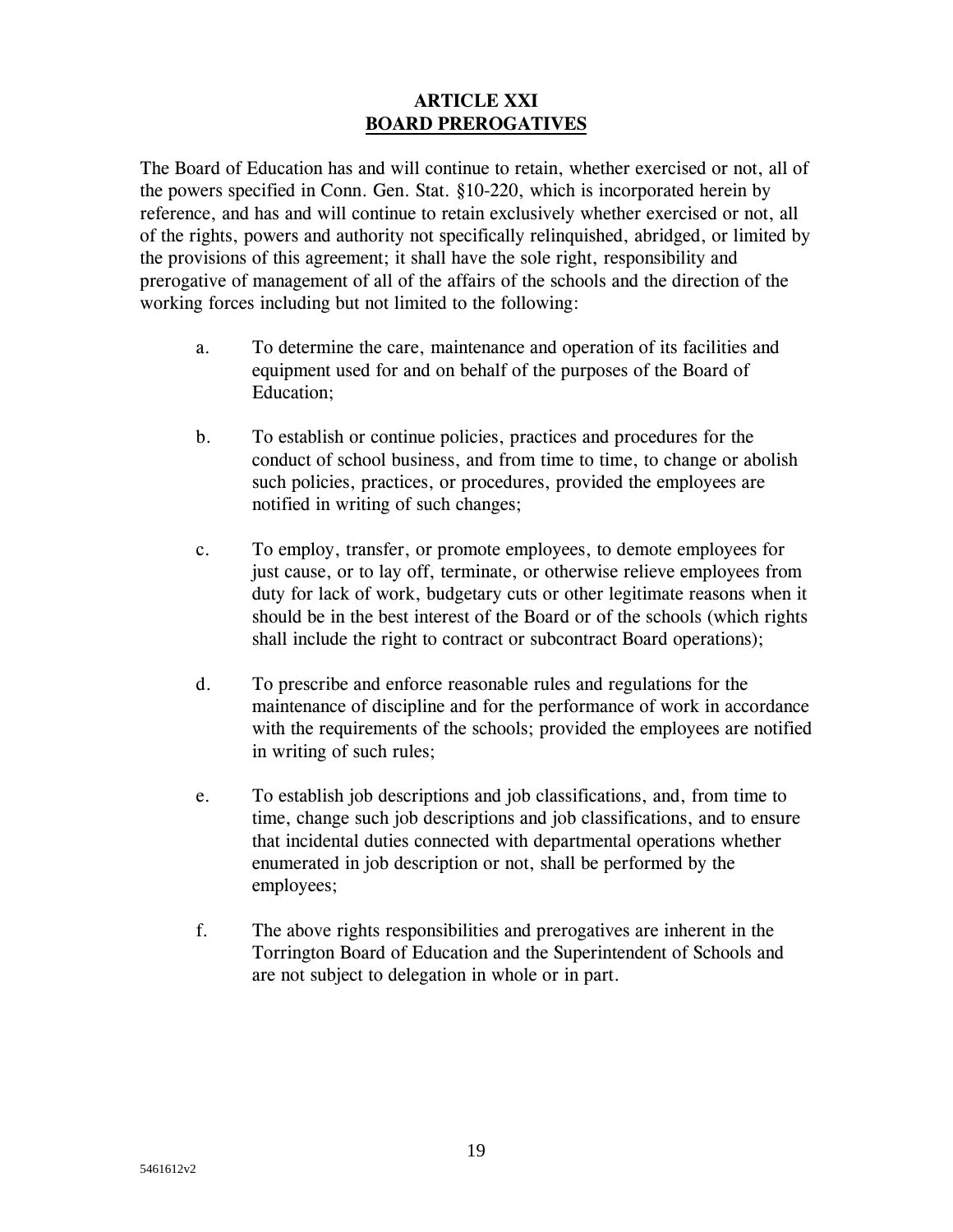## **ARTICLE XXII MISCELLANEOUS**

#### **Section 22.1 - Pronouns - CE**

The parties hereby understand that the use of pronouns shall include reference to both genders.

#### **Section 22.2 - Mileage/Reimbursement - CE**

Employees using their own vehicles, with authorization, for school purposes, shall be compensated by the IRS mileage allowance rate per mile, including assignments outside the City of Torrington.

#### **Section 22.3 - Meeting Place - CE**

The Board shall make available to the Union, upon request, and without charge, a suitable meeting place in a school building for Union meetings provided that the use is not in conflict with other school programs and does not result in additional cost to the Board.

#### **Section 22.4 - Subcontracting/Assigning-out in accordance with Law - CE**

The Board agrees that it will not sub-contract or assign-out bargaining unit work except in accordance with applicable law.

#### **Section 22.5 - Copies of Agreement - CE**

The Board shall provide the Council 4 Representative with six (6) original signature documents of the Agreement within thirty (30) days of ratification by the Board. The Union shall prepare the documents for signing for the above provision.

## **Section 22.6 - Savings Clause - CE**

If any Section, sentence, clause or phrase of the Agreement shall be held for any reason to be inoperative, void or invalid, the validity of the remaining portion of this Agreement shall not be affected thereby, it being the intention of the parties in adopting this Agreement that no portion thereof, or provision herein, shall become inoperative or fail by reason of the invalidity of any other portion or provision.

#### **Section 22.7 - Performance Evaluations - CE**

Annual performance evaluations will be conducted by the employee's direct supervisor. Evaluations will be signed off by the supervisor and employee. Completed evaluations will be filed in the employee's personnel file. Employees who receive an unsatisfactory evaluation shall have the right to file a rebuttal, which will be attached to the evaluation and placed in the employee's personnel file.

## **Section 22.8-Direct Deposit/Weekly Pay**

Effective July 1, 2018, all employees shall participate in direct deposit.

Cafeteria employees shall be paid on a weekly basis.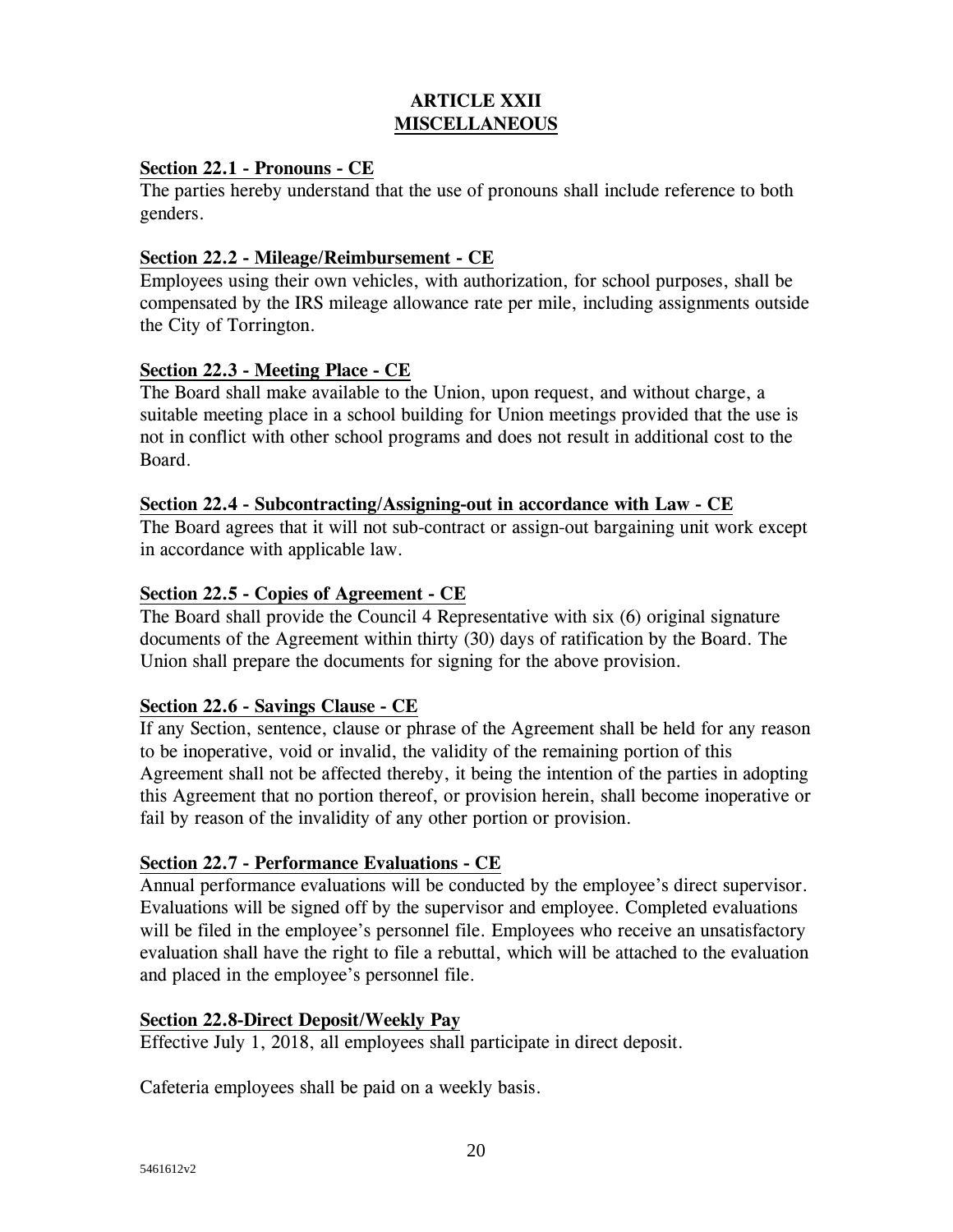### **Section 22.9 - Information Requests**

The Union may request the following bargaining unit information once annually. Such information shall include the following for each bargaining unit member: a) name; b) position; c) home address; d) home telephone number and e) work email addresses.

#### **Section 22.10 New Employee Orientation**

The Union shall have the right and opportunity to hold an orientation session with all newly hired employees. This orientation session shall be for the purpose of explaining the new employee's contractual rights and introducing him/her to the Union. The orientation will be held within fifteen (15) days of the employee's hire date and shall be during working hours at a time agreed to by the employee's immediate supervisor, not to exceed thirty (30) minutes in duration.

#### **Section 22.11 Access to Work Locations**

The Board agrees that Union representatives shall be permitted to enter the premises of the employer at reasonable times for the purpose of transacting Union business, provided such business does not interfere with the operations of the Board and/or employees' job duties.

## **ARTICLE XXIV DURATION**

#### **Section 24.1 – CE**

This Agreement shall be effective upon ratification and effective retroactive only as specifically indicated herein, and shall remain in full force and effect through June 30, 2020. It shall be automatically renewed from year to year thereafter unless either party shall notify the other in writing not later than January 31, 2020, of its desire to modify this Agreement. In the event that such notice is given, negotiations shall begin no later than thirty (30) days following such notice. This Agreement shall remain in full force and effect during the period of negotiations.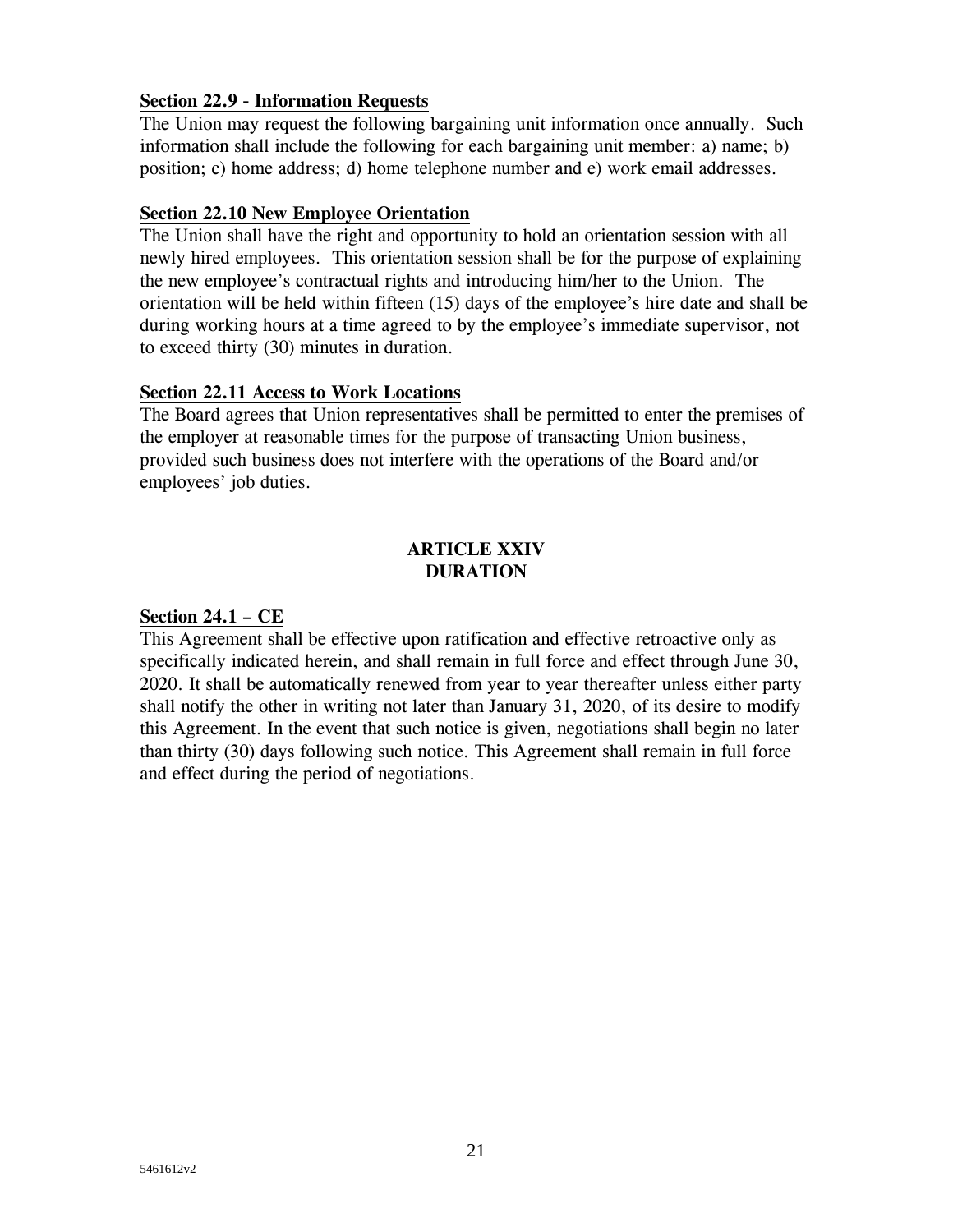IN WITNESS WHEREOF, the parties have caused their names to be signed on this day of  $\qquad \qquad .2017.$ 

Fiona Cappabianca, Chairperson Fonta Clark-Cole, President

Denise Clemons, Superintendent June Sabolcik, Vice President

Carol Slusarski, Cafeteria Chair

Craig Audia, Custodian Chair

Sheila Pekrul, Paraprofessional Chair

Mary Graziani, Secretary Chair

For CT Council 4, AFSCME, AFL-CIO Laurie Webster, Staff Representative